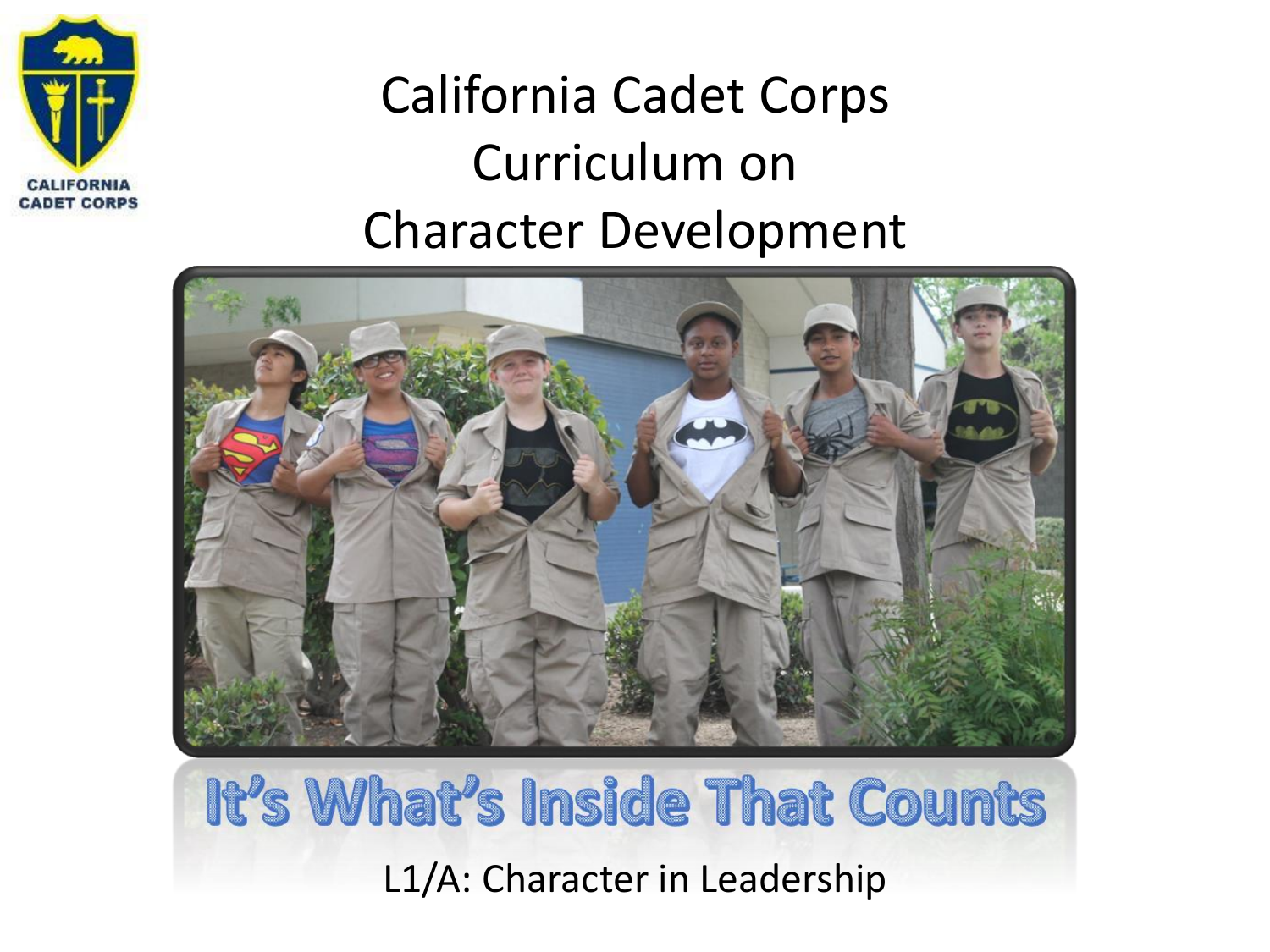<span id="page-1-0"></span>

## Character Development Agenda

- [A1. Character defined](#page-2-0)
- [A2. Core Values](#page-15-0)
- [A3. Cadet Honor Code](#page-23-0)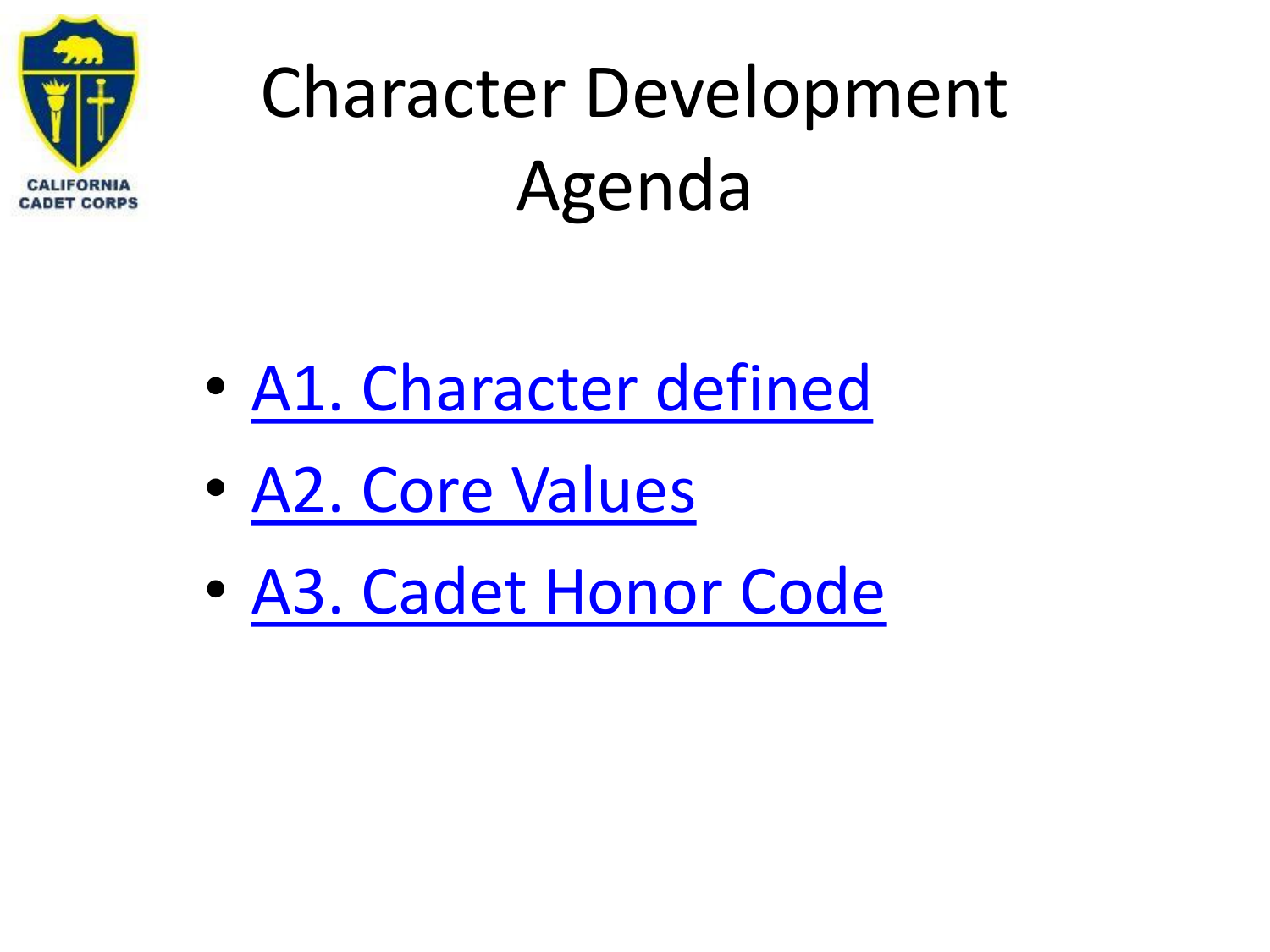<span id="page-2-0"></span>

### **[CHARACTER DEFINED](#page-1-0)**

A1. Define character as it relates to leadership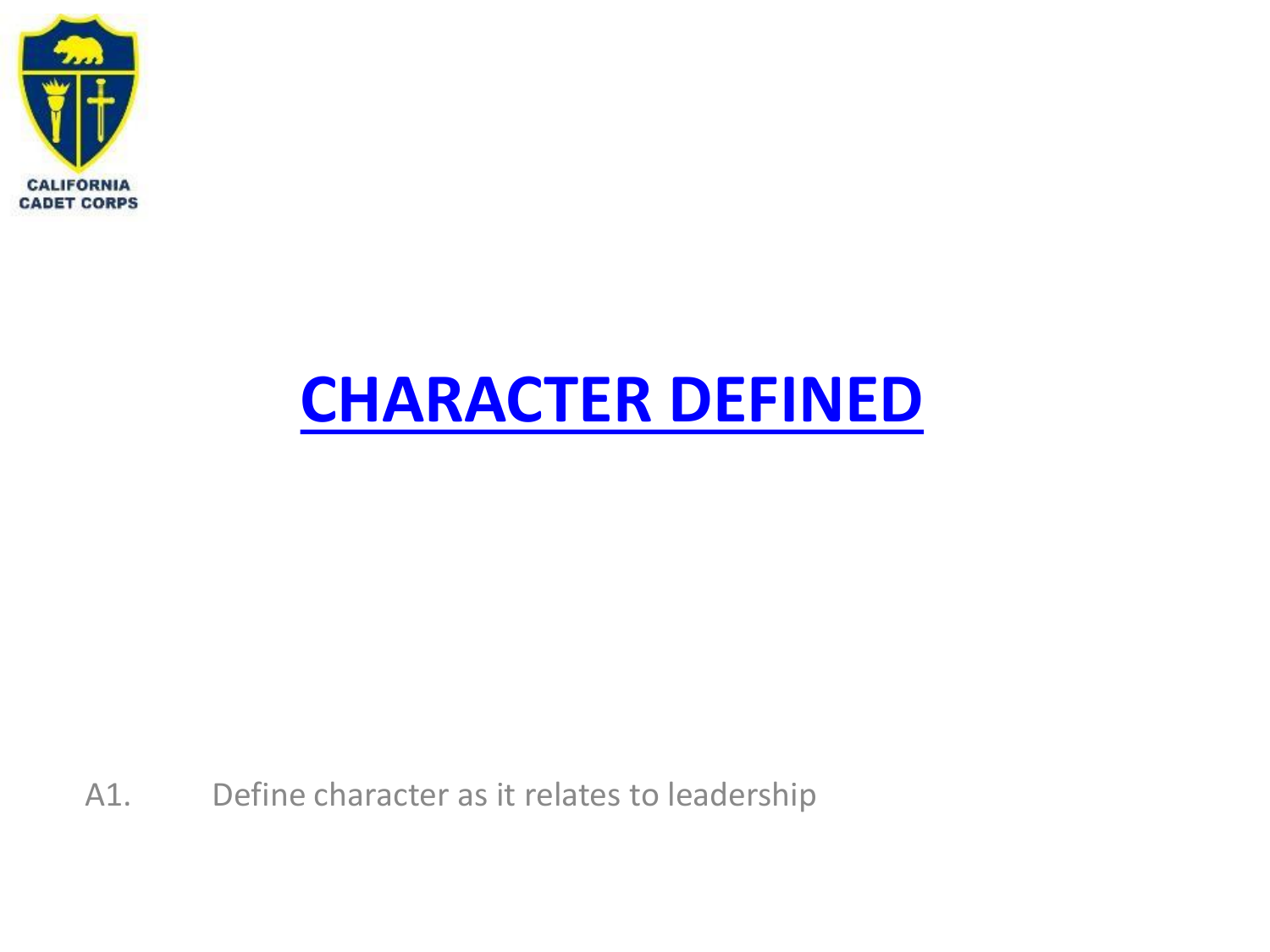

### Character Development

**Objectives** Cadets will be able to:

- 1. Define character as it relates to leadership
- 2. Name the CA Cadet Corps Core Values and why they're important
- 3. Recite the CA Cadet Corps Honor Code

#### **Essential Question**:

How do you define character?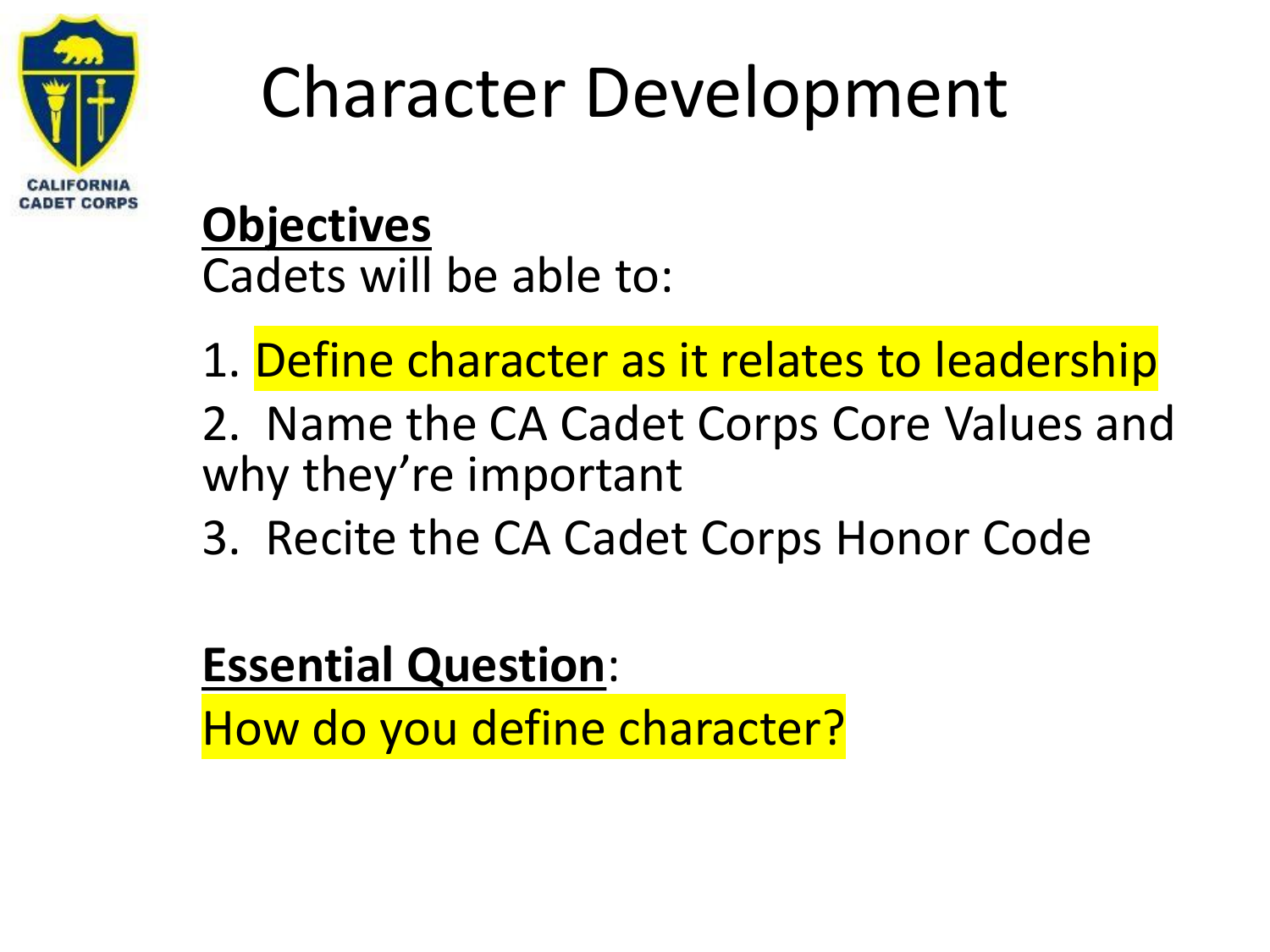

## Character Defined

- Character:
	- A person's moral and ethical qualities
	- Helps determine how a person behaves
	- Link between values and behaviors
- Generally, a person does what he/she believes is the right thing
	- The 'right thing' depends on your value system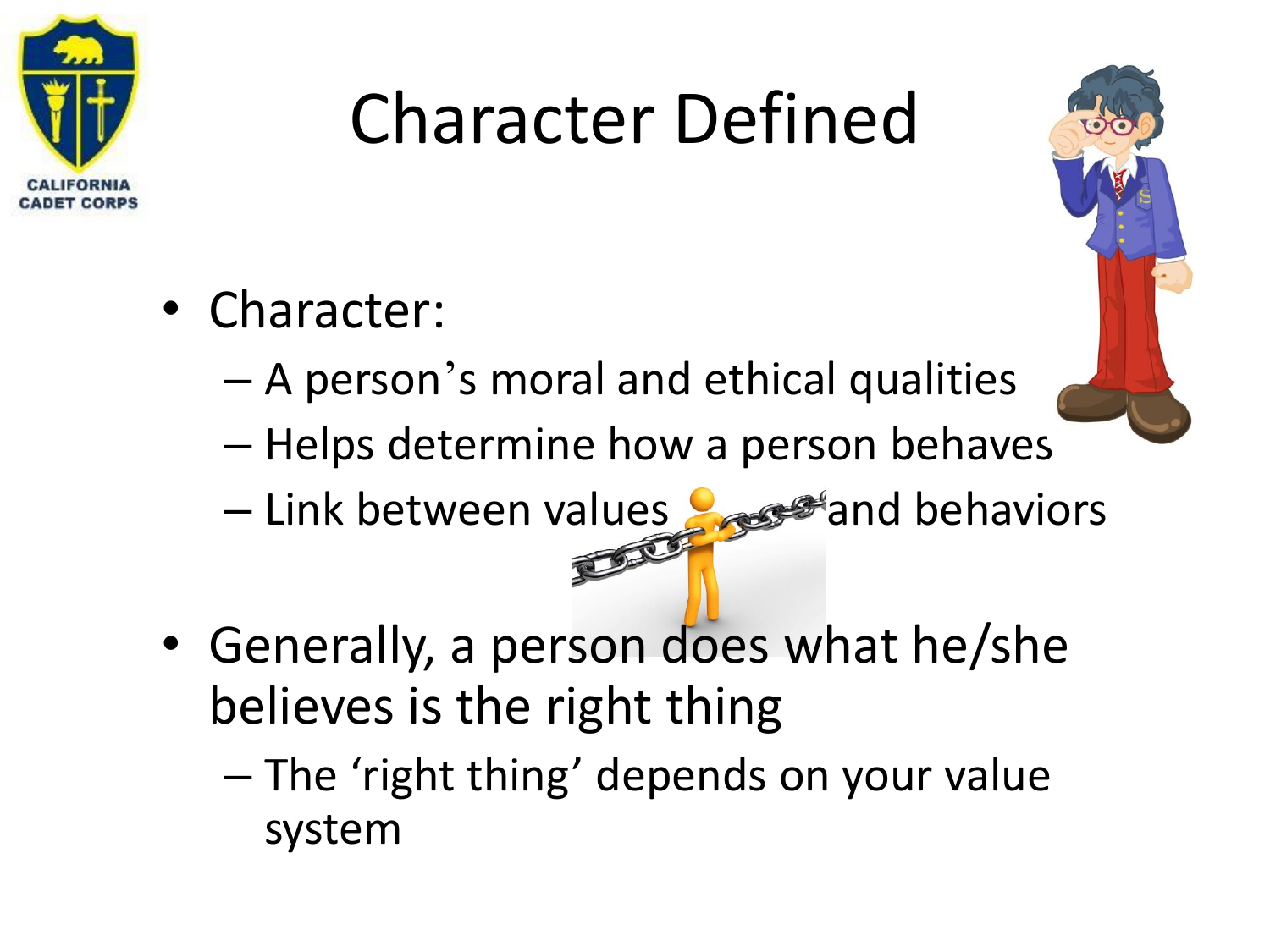

### Character in Leadership

- Character is core to leadership
- A leaders' character is his/her license to lead, particularly in a volunteer organization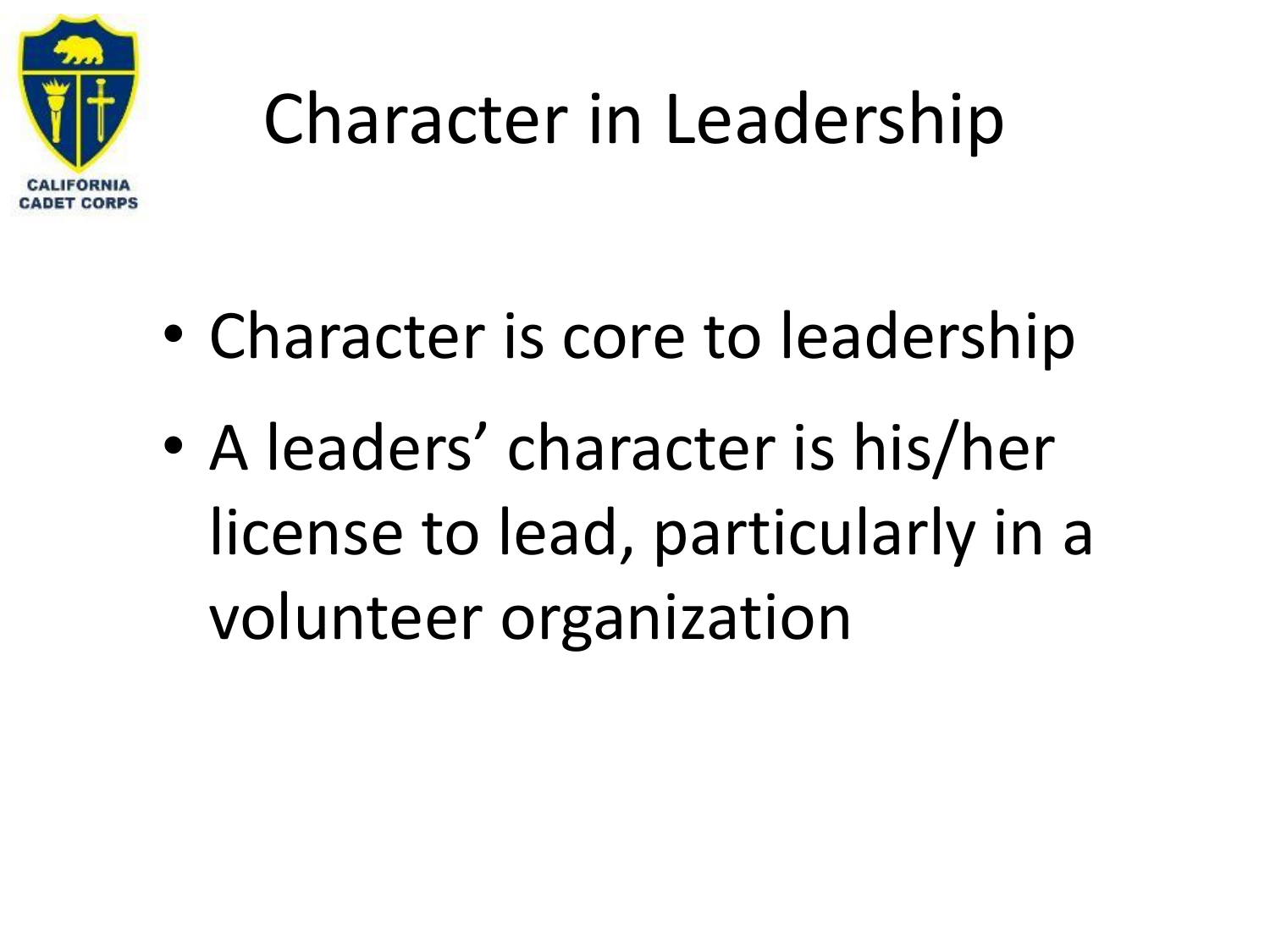

## Character in Leadership

#### A Good Leader:

 $-$  Leads by example $\longrightarrow$  actions are more important than words

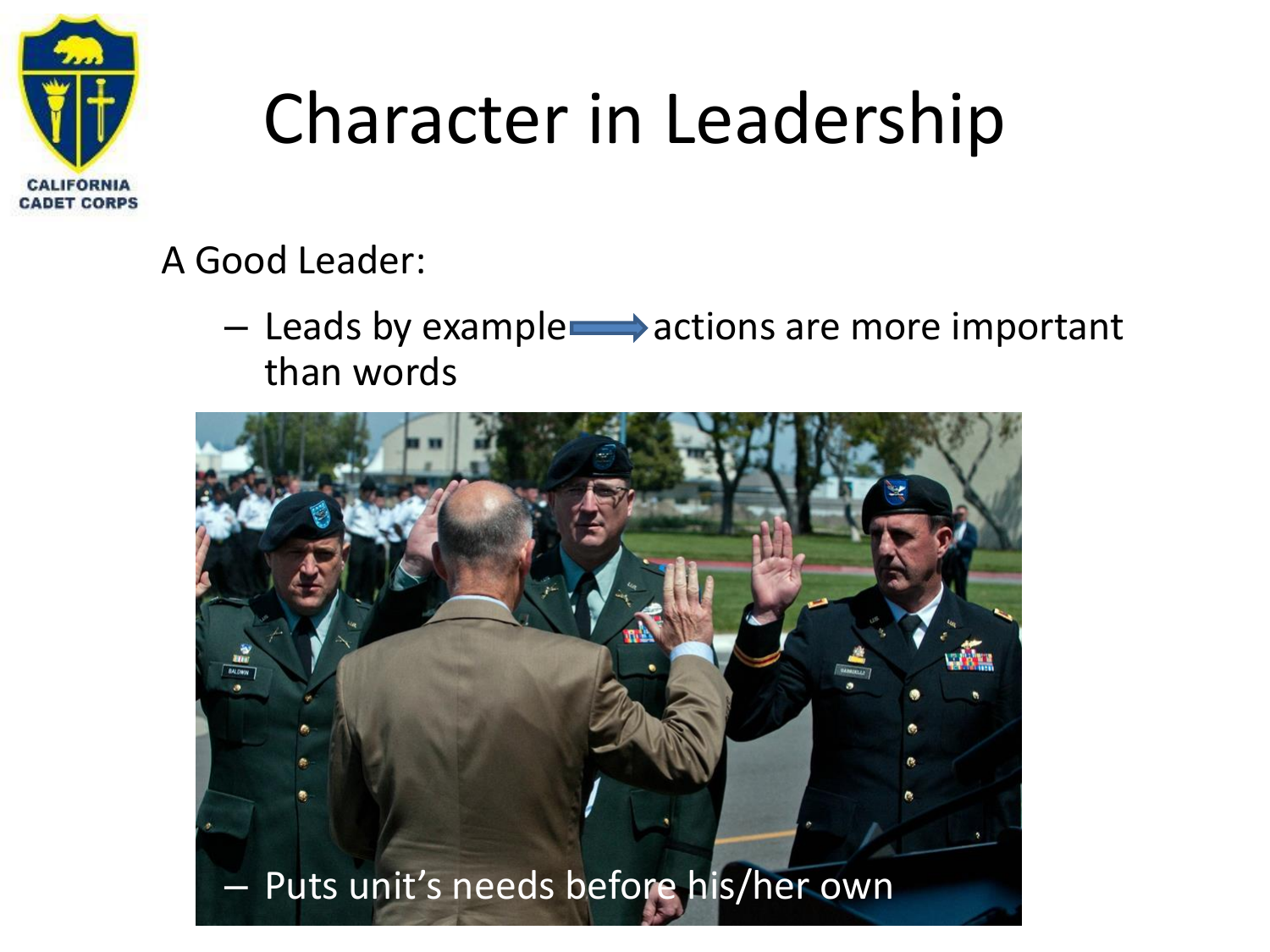

## Character Traits Expected of Leaders

- *Selfless service*
- *Integrity* doing what's right even when no one is looking



- *Respect* for other people, property, ideas, and differences
- *Honor* Not lying, cheating, or stealing
- *Courage* Facing fear, danger, adversity, and criticism with a willingness to proceed
- *Loyalty* to country, the CACC, your unit and cadets
- *Perseverance* Commitment to fulfill responsibilities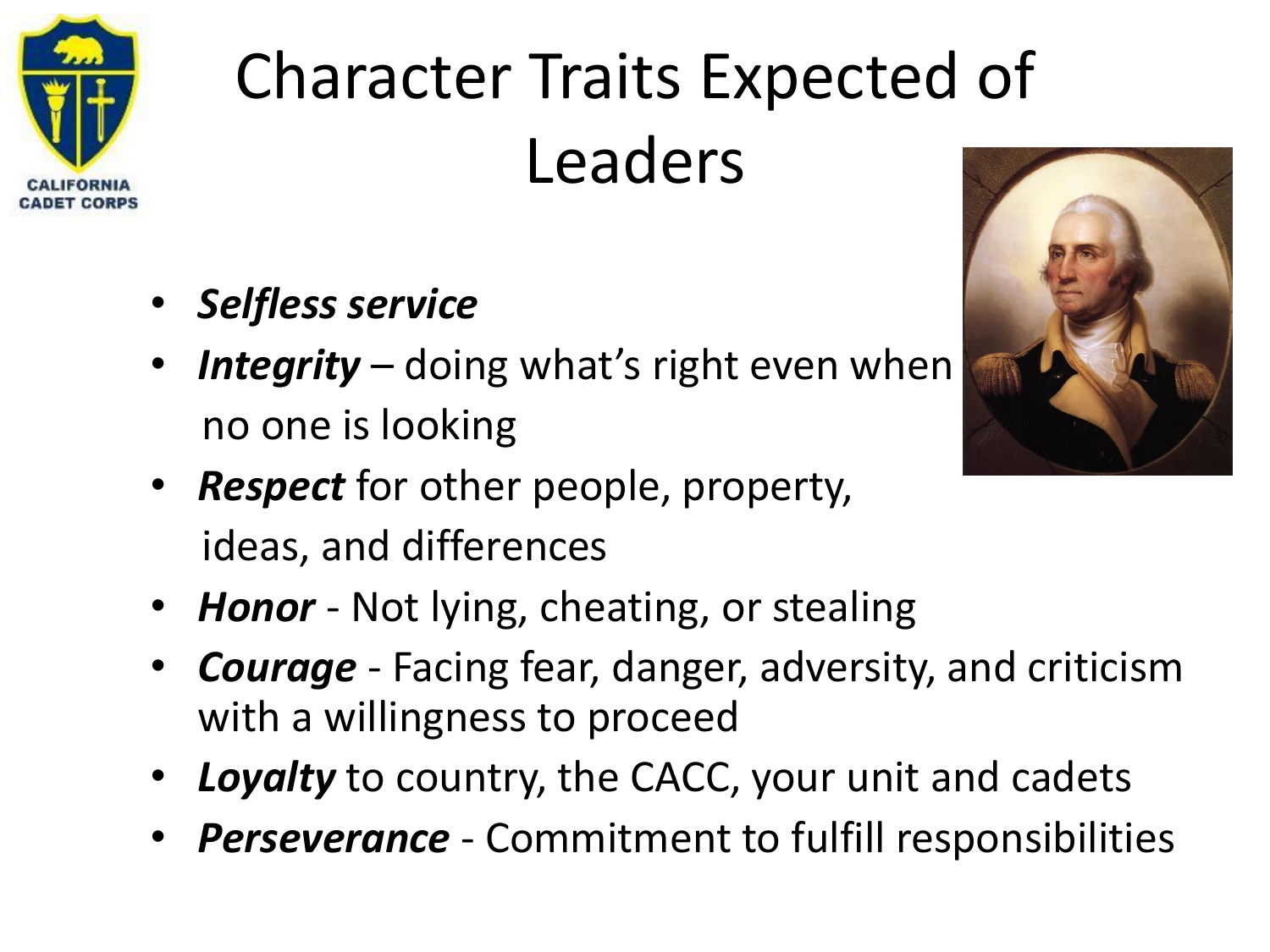

### More Character Traits Expected of Leaders

- *Empathy* acknowledging the needs and feelings of others
- *Taking care of subordinates*
- *Self-discipline*
- *Expertise and professionalism*; valuing education and schooling
- *Commitment* to the team
- *Promptness* and *good attendance*
- *Not being a quitter*
- *Patriotic* spirit; defending the US Constitution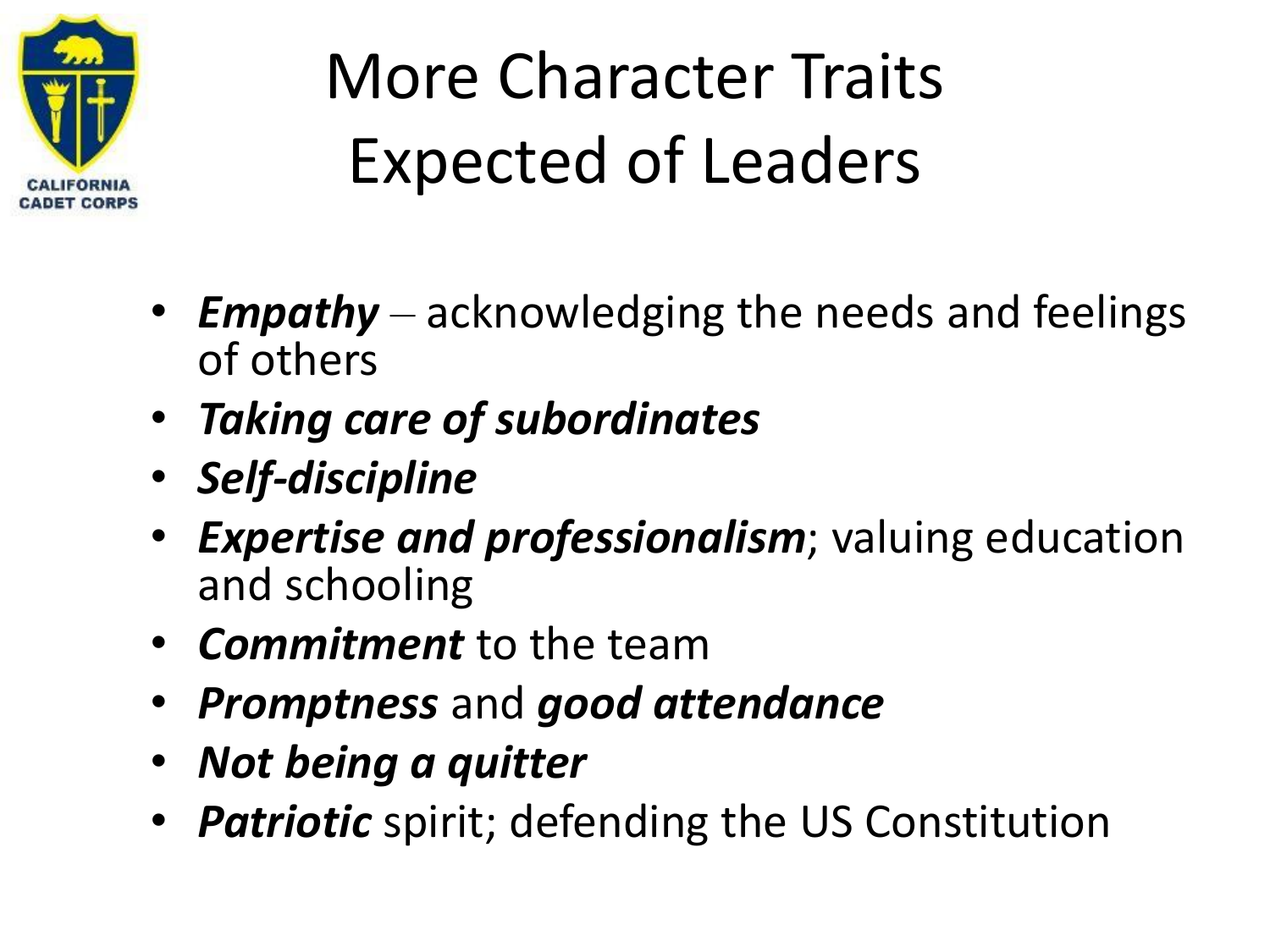

### More Character Traits Expected of Leaders

- *Bearing* how you carry yourself
- *Courage* physical & moral
- *Decisiveness* make timely decisions
- *Dependability* people count on you
- *Judgement* clear headed, critical thinker
- *Justice* treating others fairly
- **Tact** show respect and be polite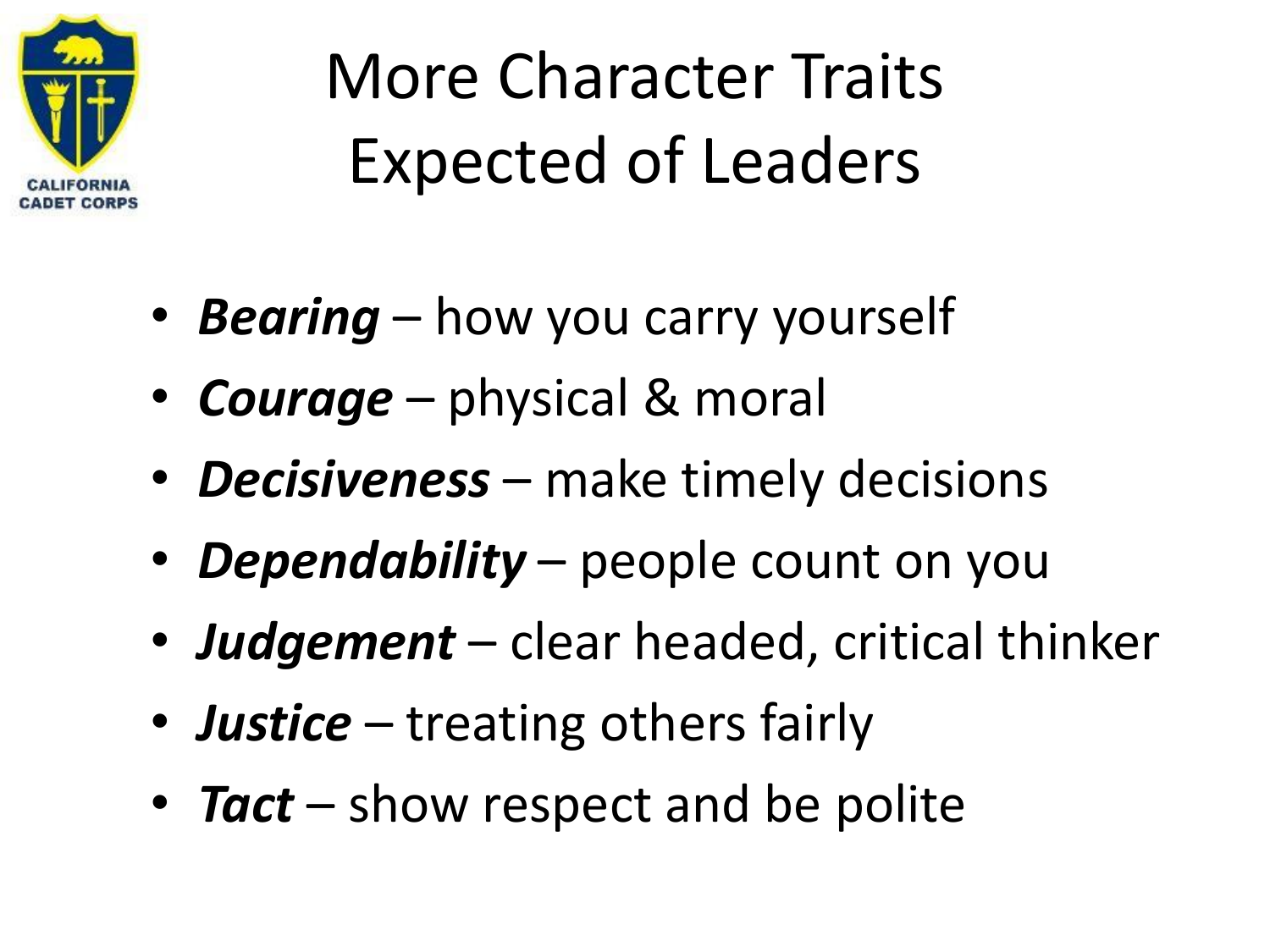

## What Leaders Do

- Choose hard right over easy wrong
- Resist temptation to act unethically
- Make choices rooted in core values
- Choose not to "go with the flow" of
	- "popular society"
- Set high goals  $\triangleright$  Plan to achieve them ➢Work toward them
- Solve problems
- Make decisions

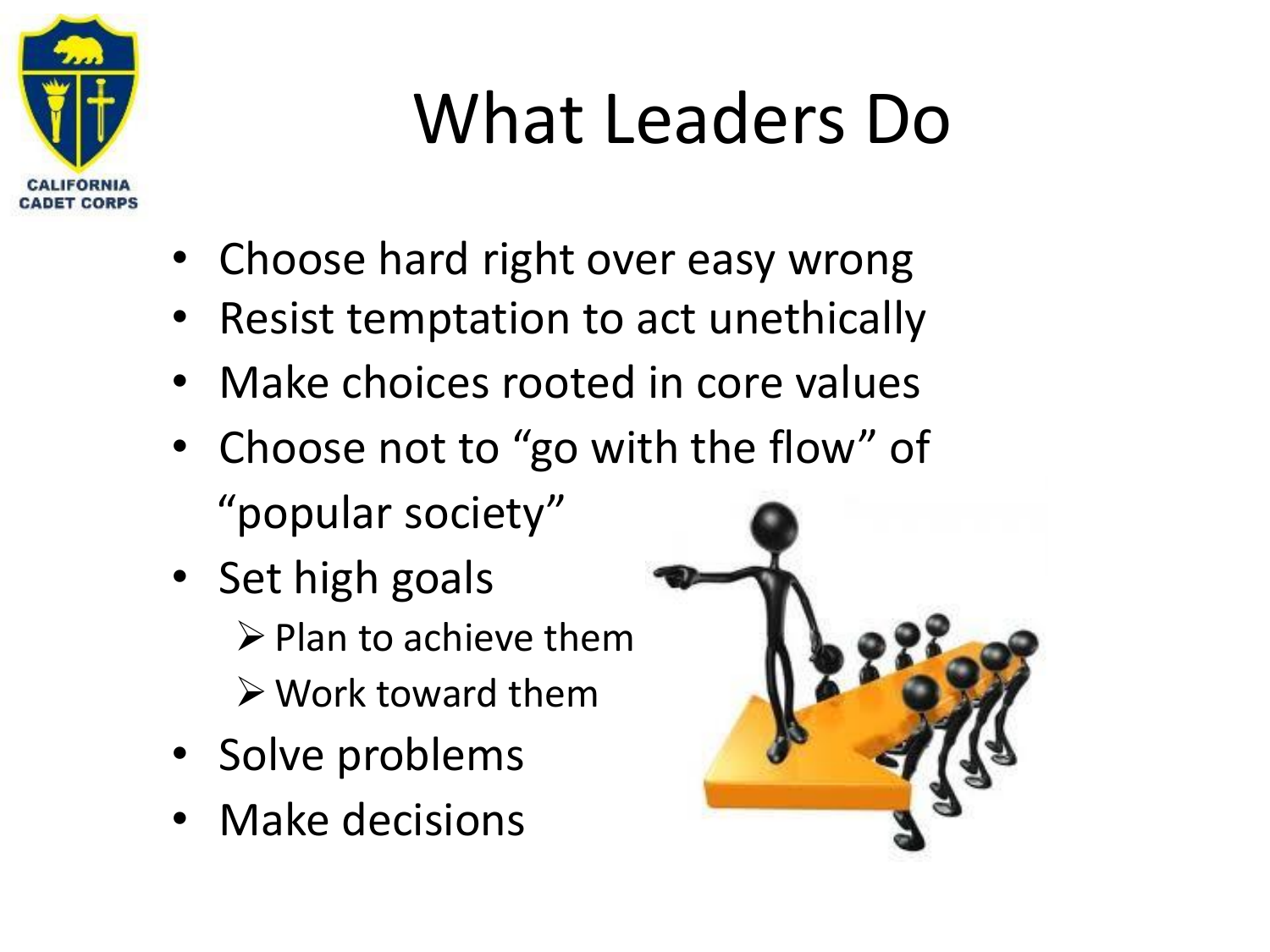

### Ethical Scenarios



#### **What's 'the right thing to do'?**

- Your friend copies off your paper on a Biology test
- You need money to go to the next cadet event, your mom says no, and you see \$10 sitting on her dresser
- You forgot to put up the flag this morning and your commandant asks you why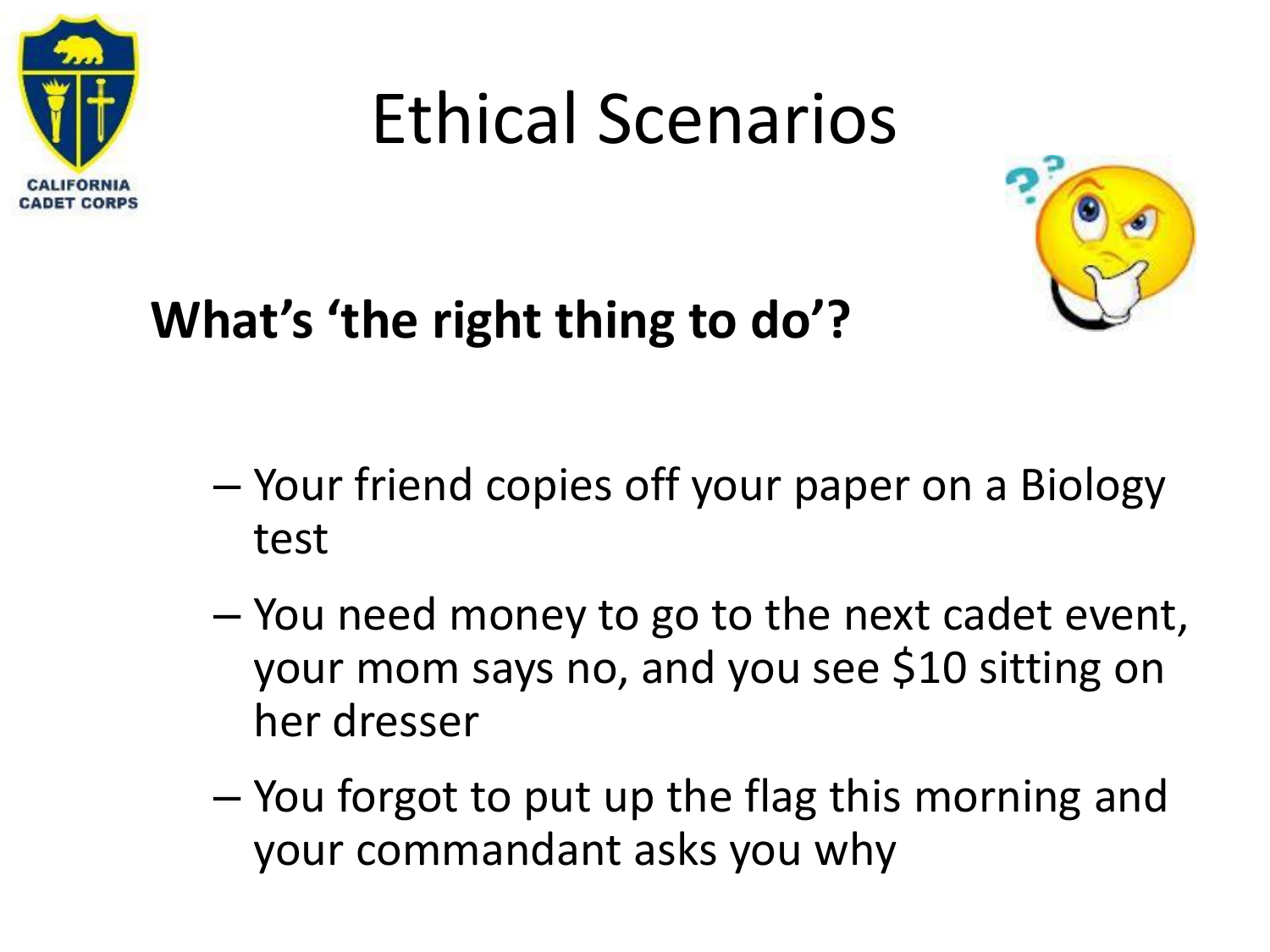

### More Ethical Scenarios

#### **What's "the right thing to do'?**



- A superior tells a racial joke
- Your parents ask you to go right home after school to do chores, but you have been asked to be on the drill team
- You are offered a vape?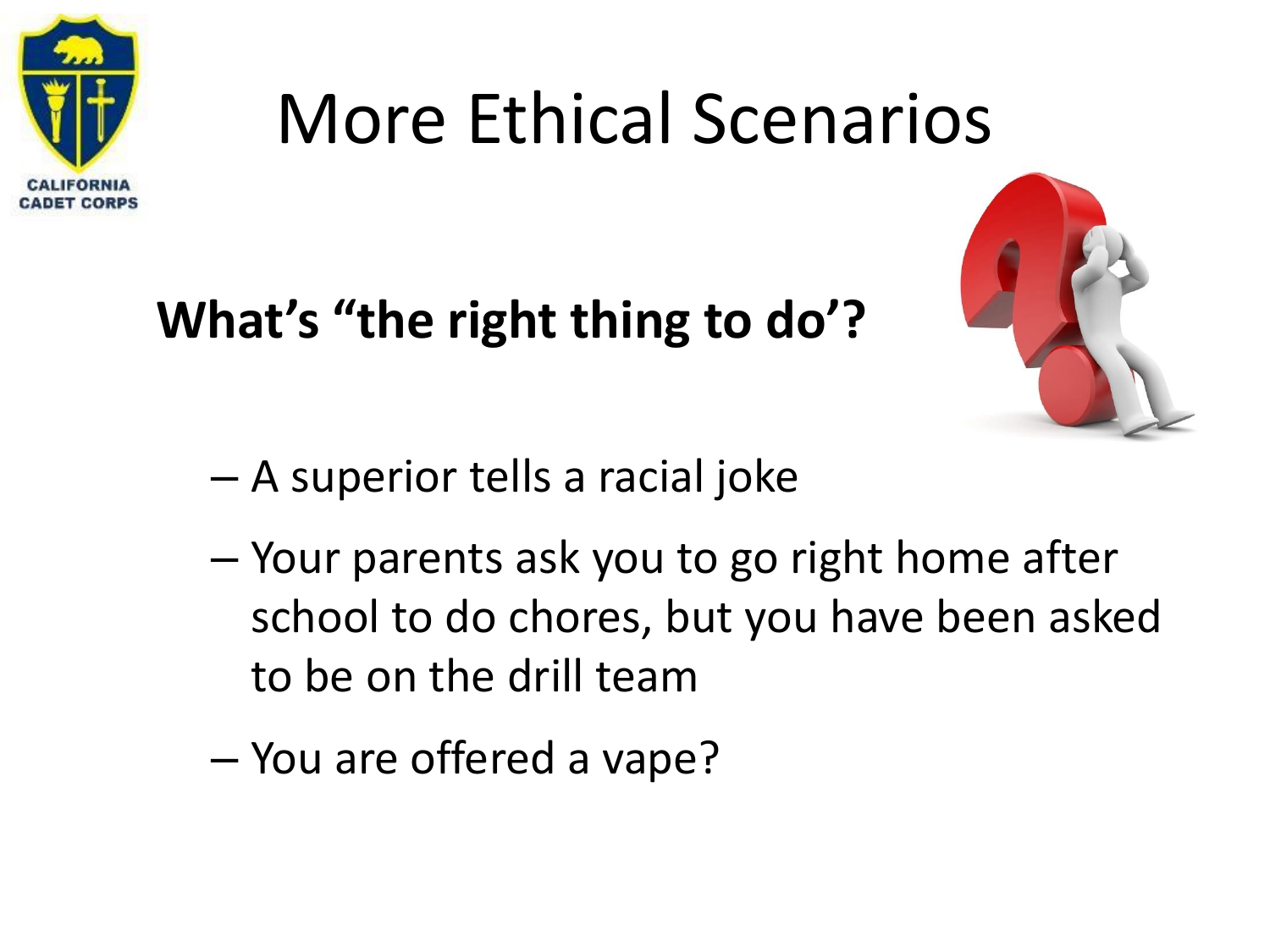

## Can you come up with others?

#### **Describe a situation when you had to be a person of character:**

- $\triangleright$  What did you do?
- ➢ What values did you use?
- $\triangleright$  What was difficult about the situation?
- $\triangleright$  What could/should you have done differently?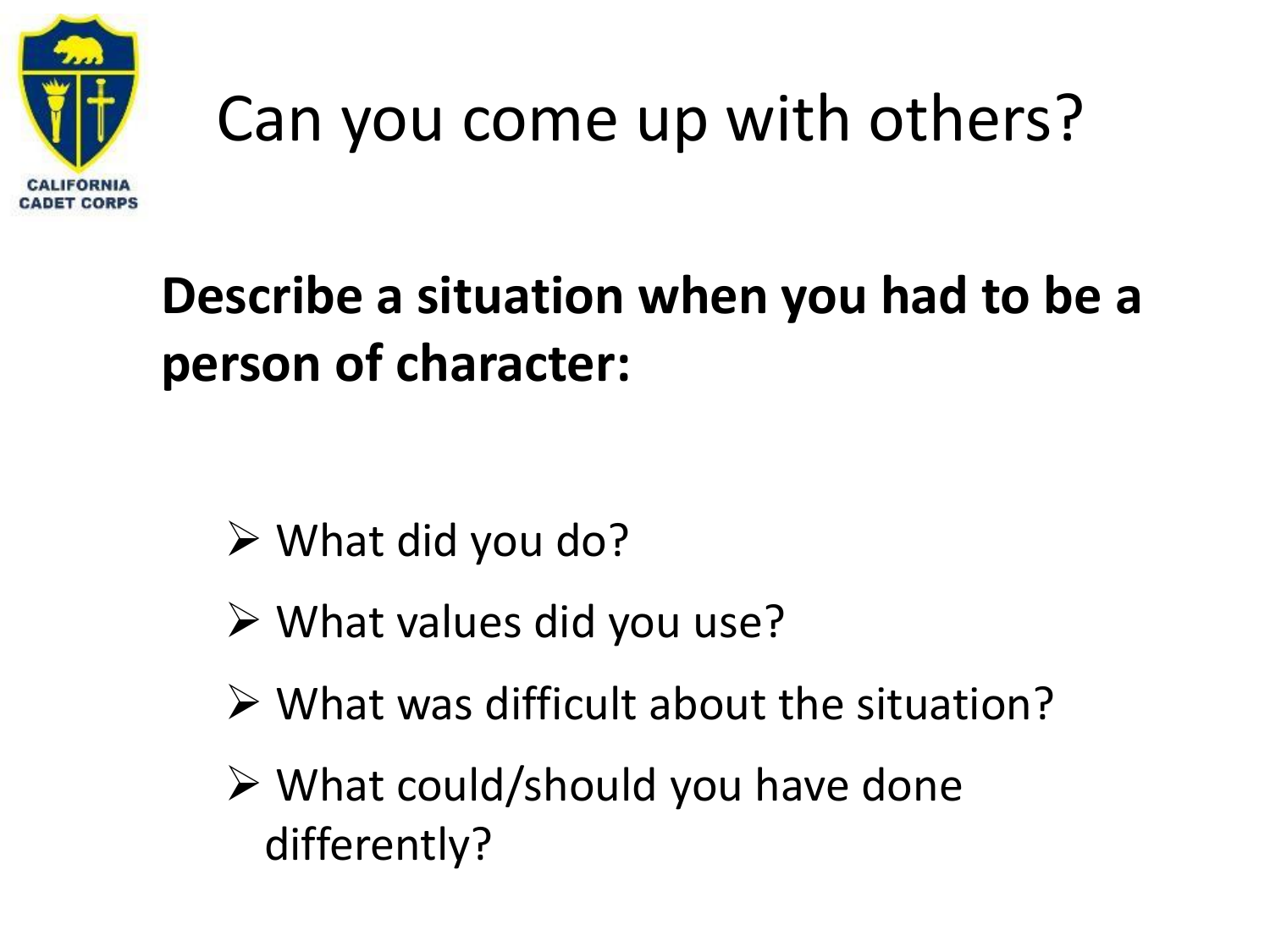

## Check on Learning

- 1. Character is a core element in
- 2. T/F: Integrity is doing what's right when no one is looking
- 3. List the traits of good leaders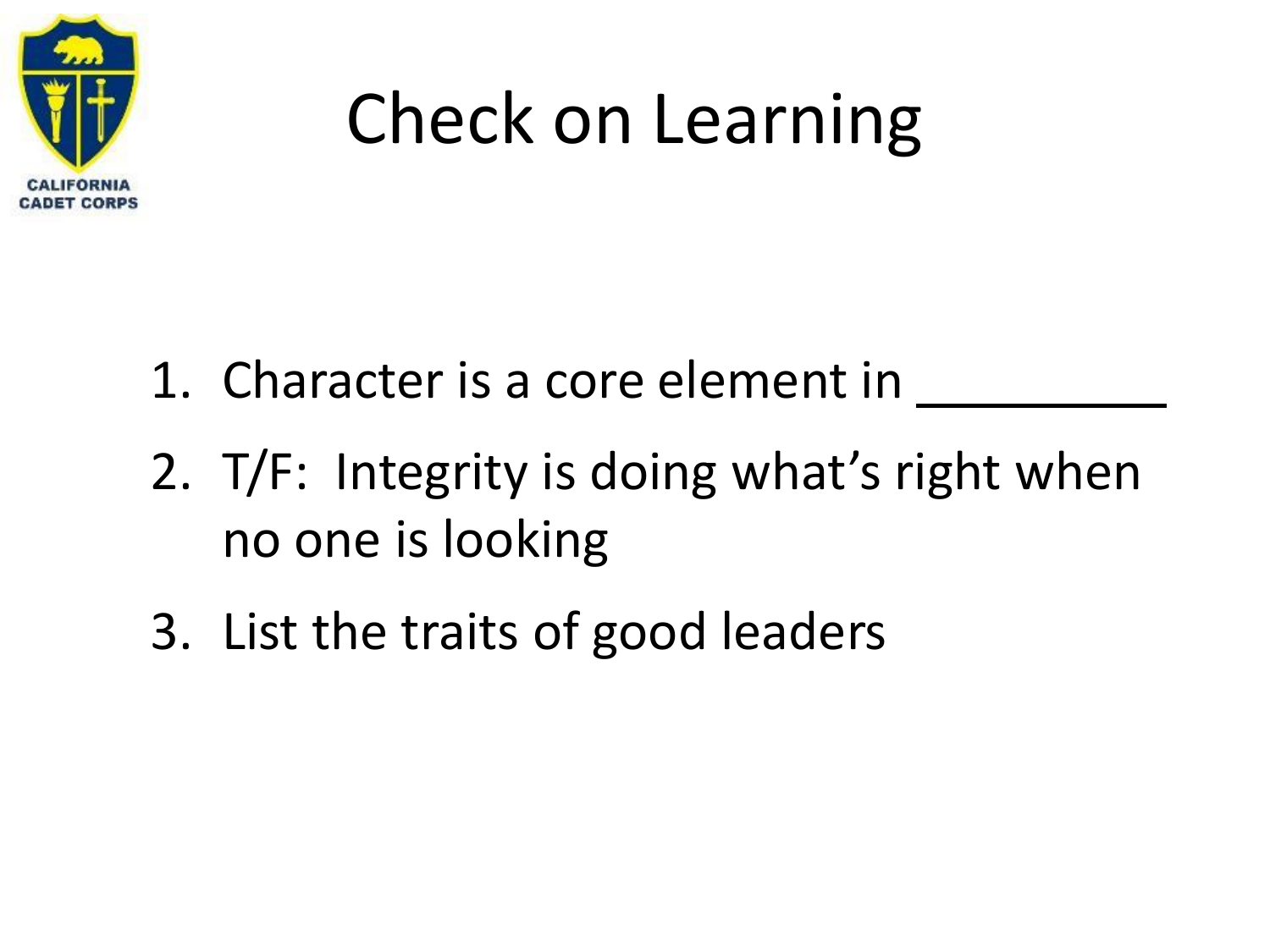<span id="page-15-0"></span>

### **CORE VALUES OF THE [CALIFORNIA CADET CORPS](#page-1-0)**

A2. Name the CA Cadet Corps Core Values and why they're important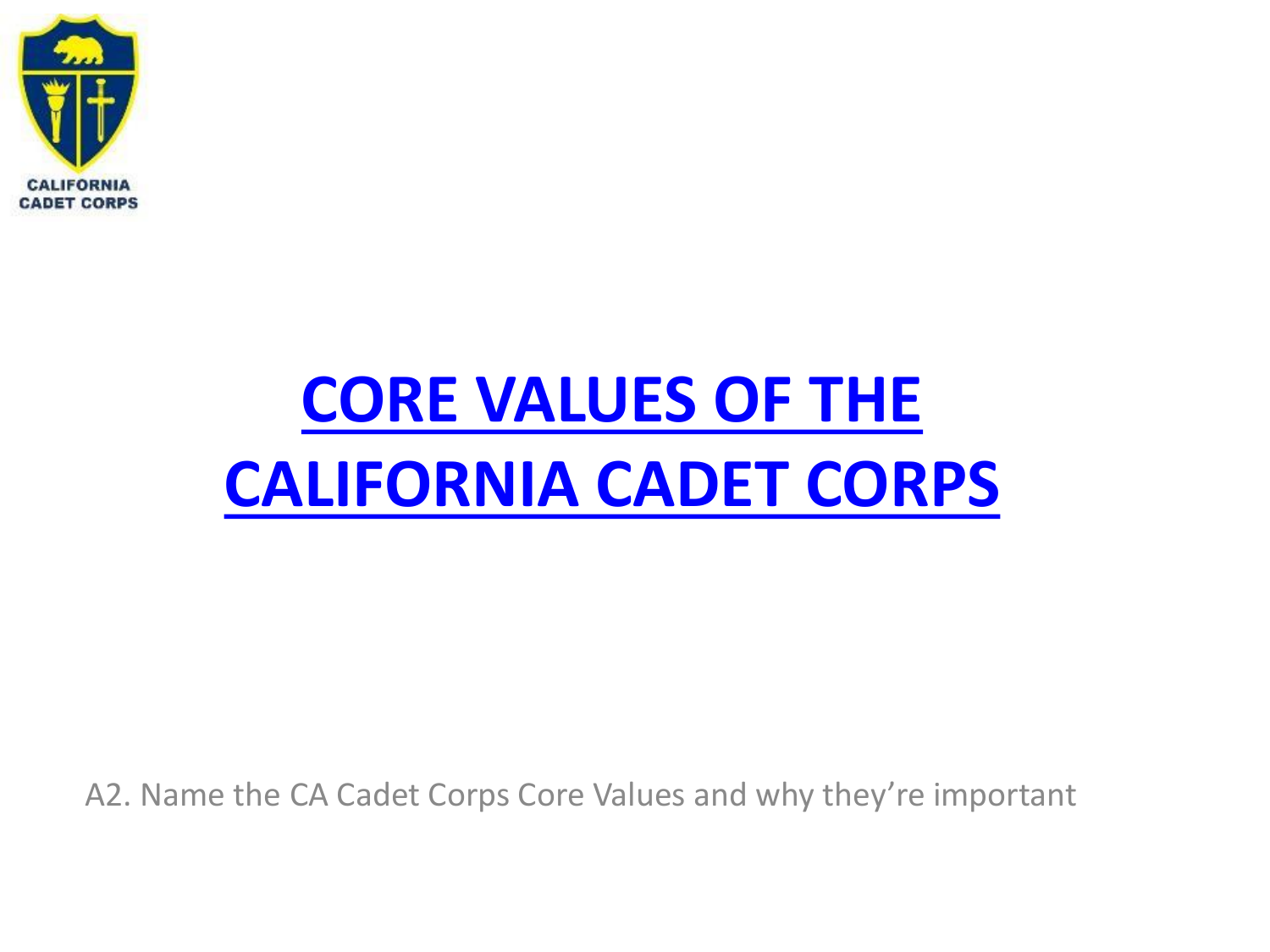

## Character Development

#### **Objectives** 90% of Cadets will be able to:

1. Define character as it relates to leadership

2. Name the CA Cadet Corps Core Values and why they're important

3. Recite the CA Cadet Corps Honor Code

#### **Essential Question**:

What are the three CA Cadet Corps Values?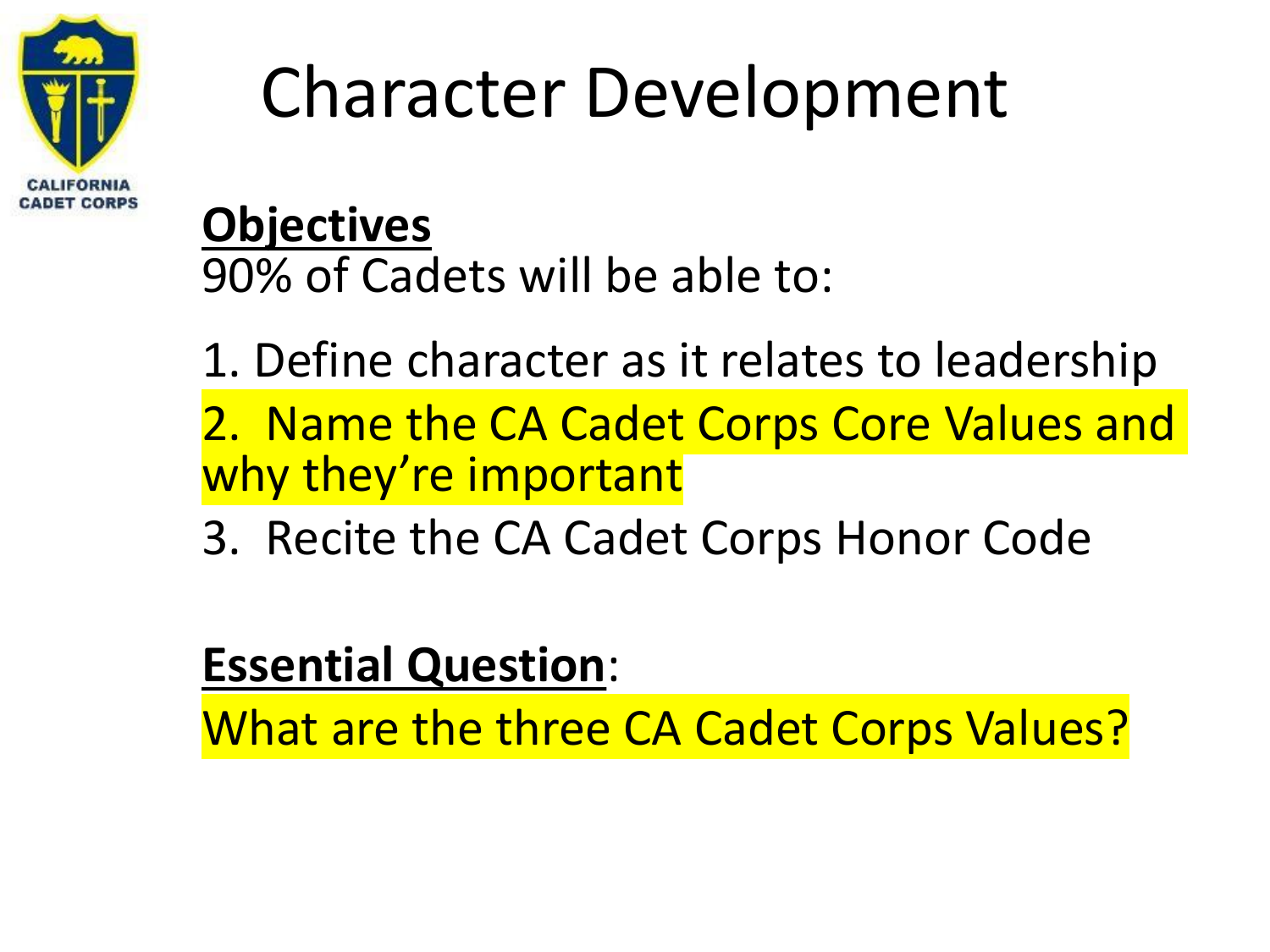

### Core Values

- Core Values:
	- Most important ideas we

embrace as an organization



- Help define who we are as an organization and as individuals
- CACC members expected to display Core Values
- Prioritize our Core Values over other values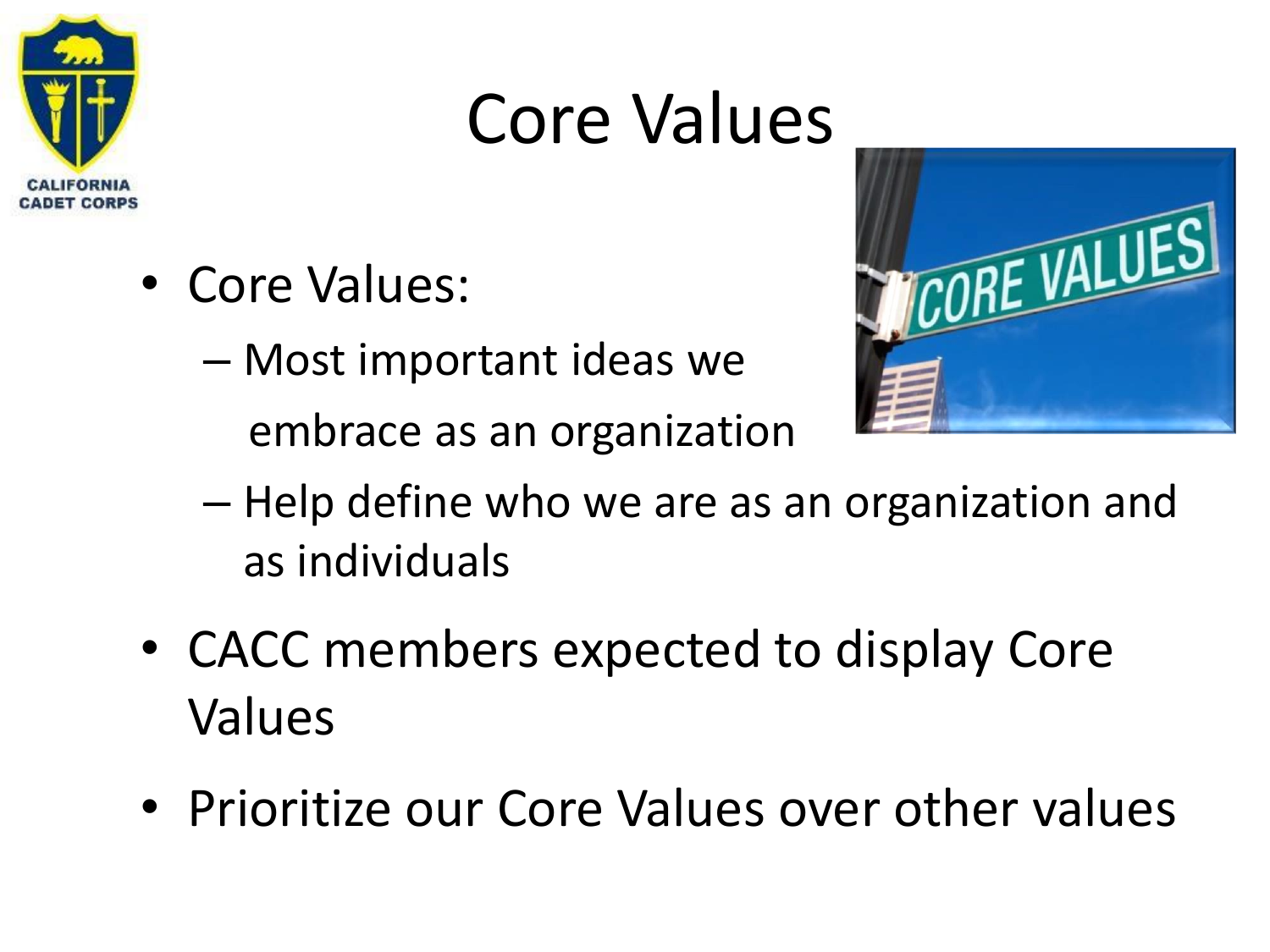

### Core Values of the Cadet Corps

- **S**elfless Service
- **I**ntegrity
- **R**espect



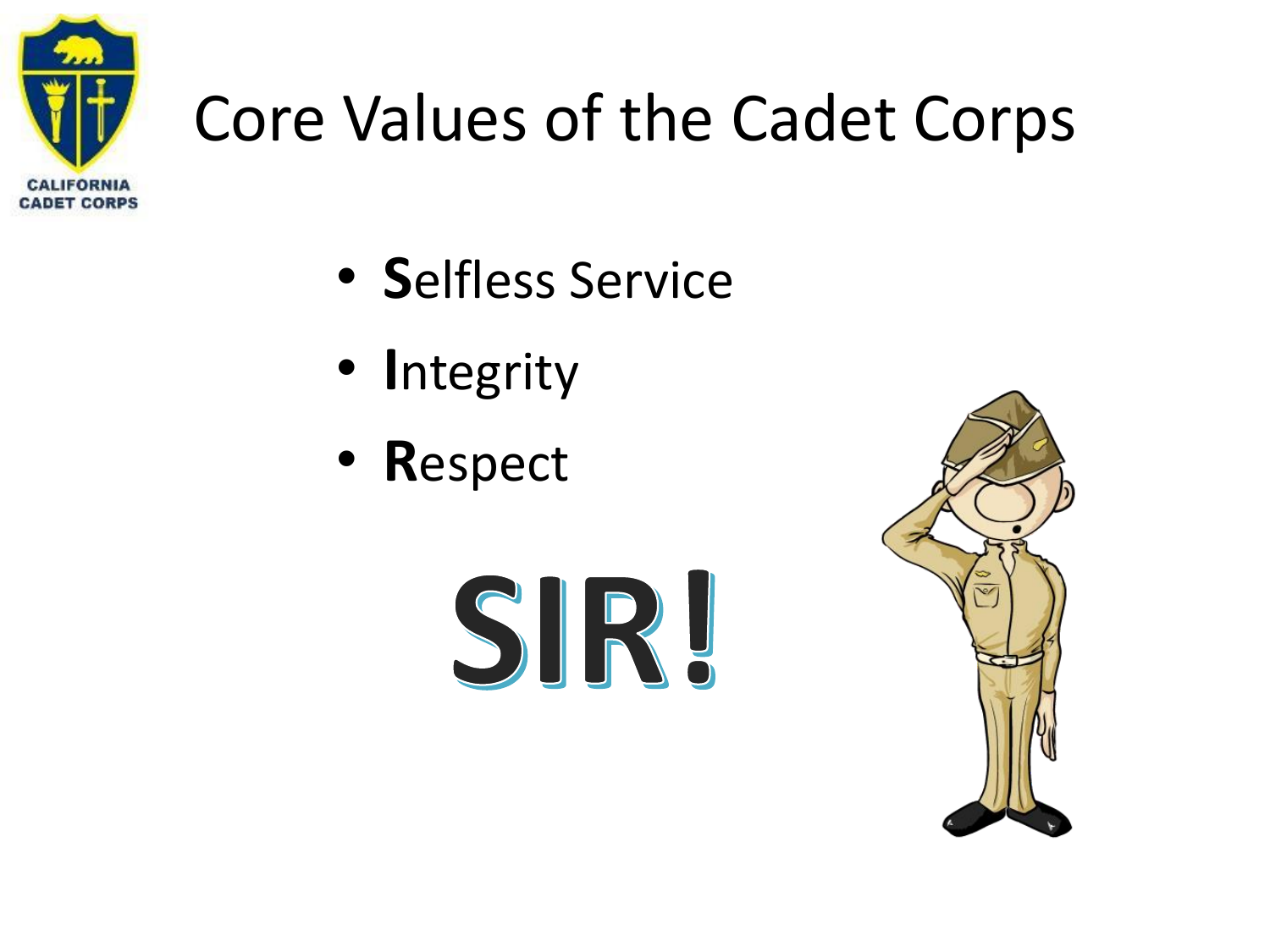

## Selfless Service

- As a leader, others come first
- Team needs and desires take priority over your own

Team = your unit, school, family

• Service to school, community, and nation is an important value in the CACC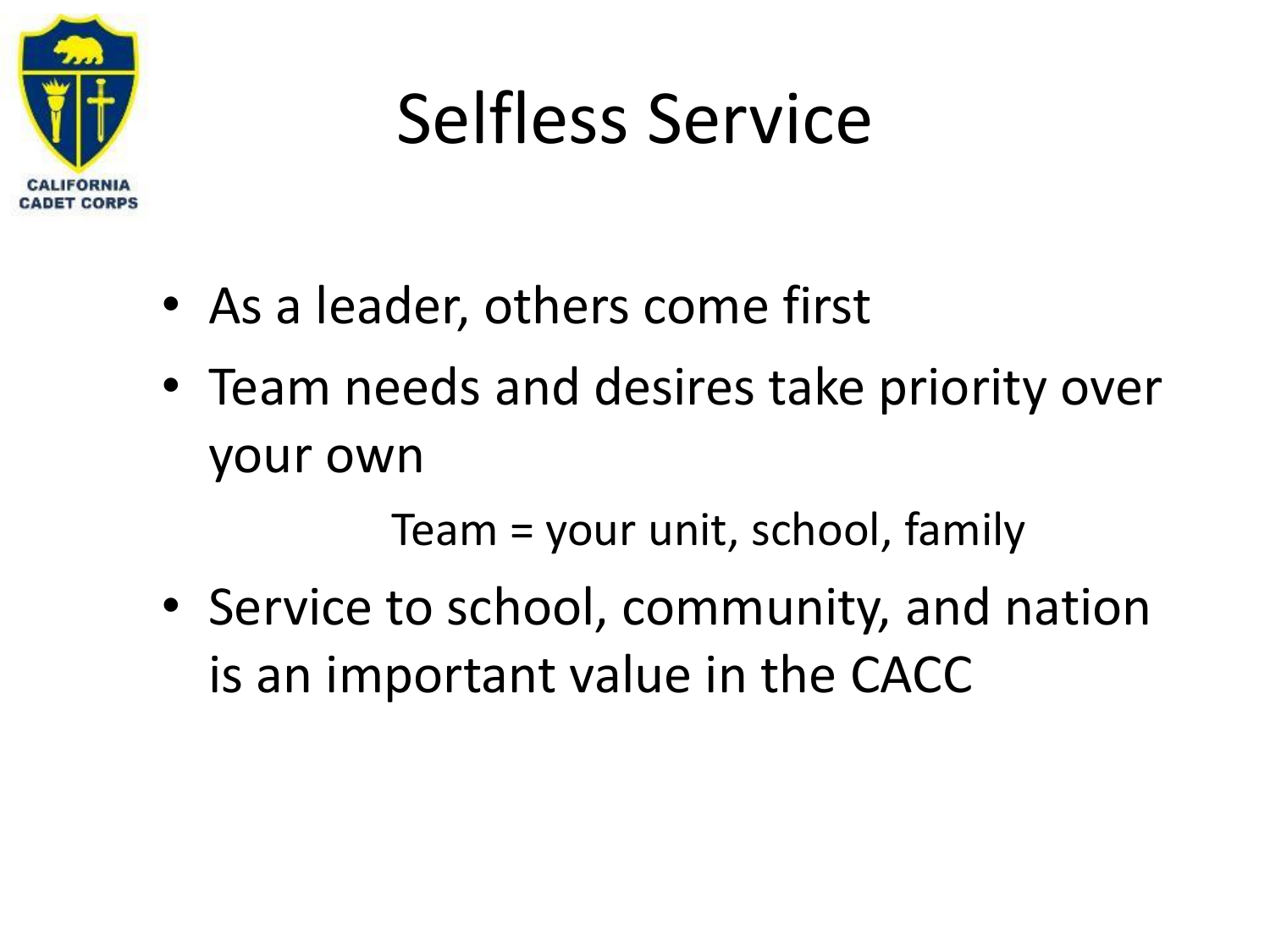

## Integrity

- Doing what's right even when no one is watching
- Cadets:
	- Do what is right, both legally and morally
	- Set an example for others to follow
	- Do not lie, cheat, or steal, nor tolerate those who do
	- Place high value on honesty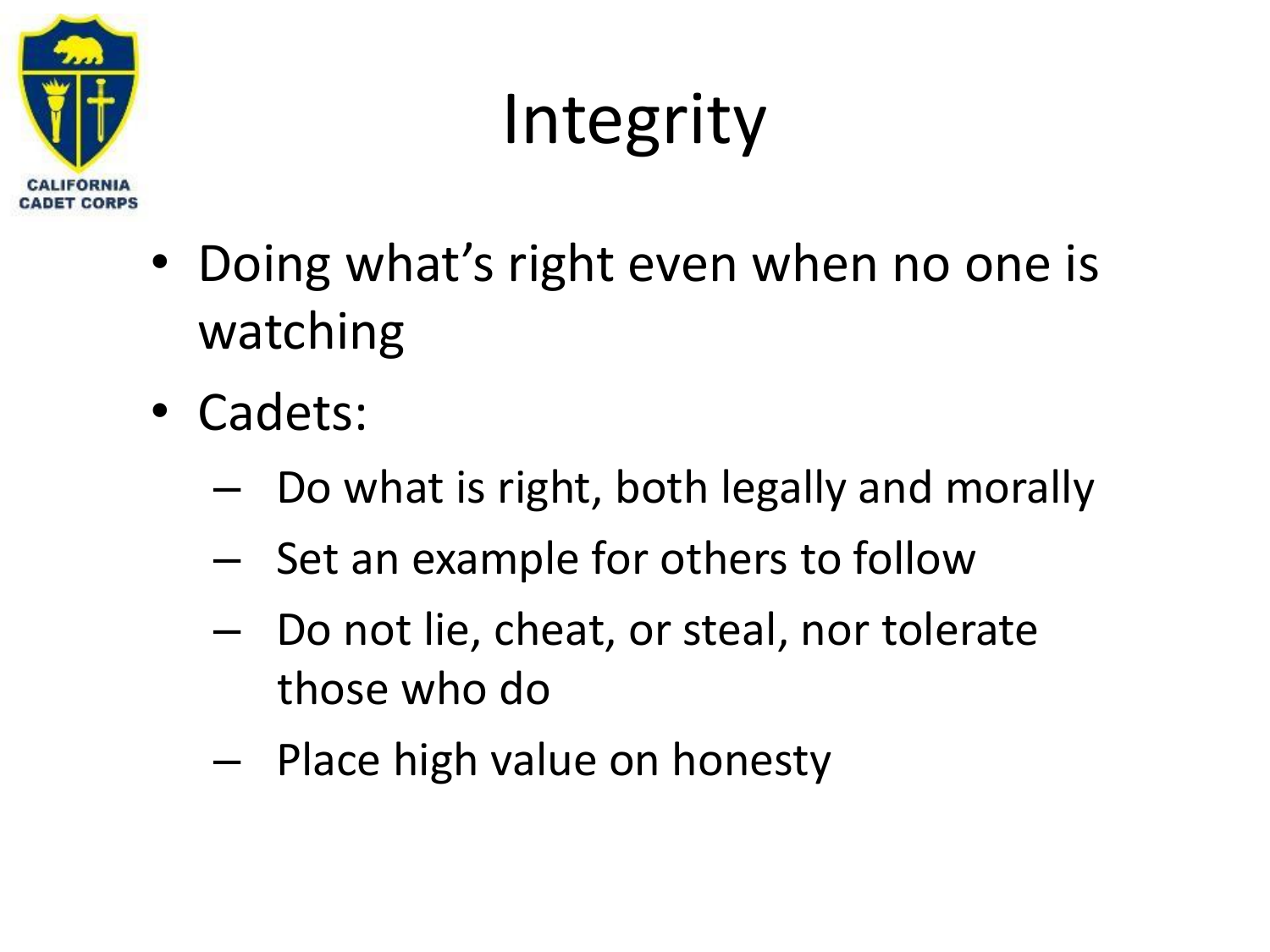

### Respect

- Cadets live the "Golden Rule" to treat others the way they would like to be treated
	- Are good sports on the athletic field
	- Appreciate the diversity and contributions of the many people in society
	- Are friendly, tactful, and courteous
	- Polite and kind
	- Show high regard for self, others, and property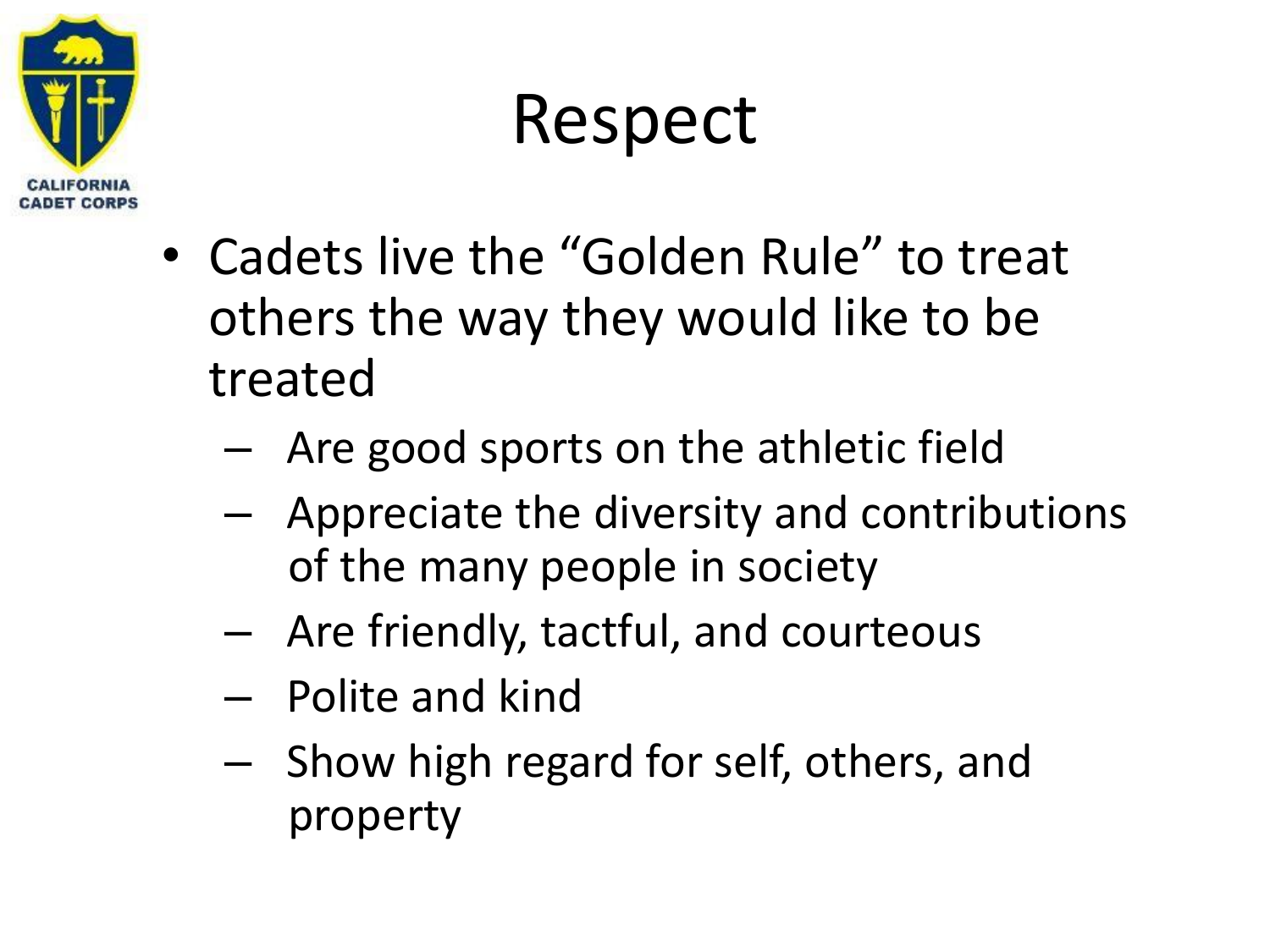

## Check on Learning

- 1. What are the most important ideas the CACC embraces? \_\_\_\_\_\_\_\_\_\_\_\_\_\_\_ \_\_\_\_\_\_\_\_\_
- 2. Fill in the blanks:
	- a) S
	- b) I
	- c) R
- 3. Give an example of 'the Golden Rule'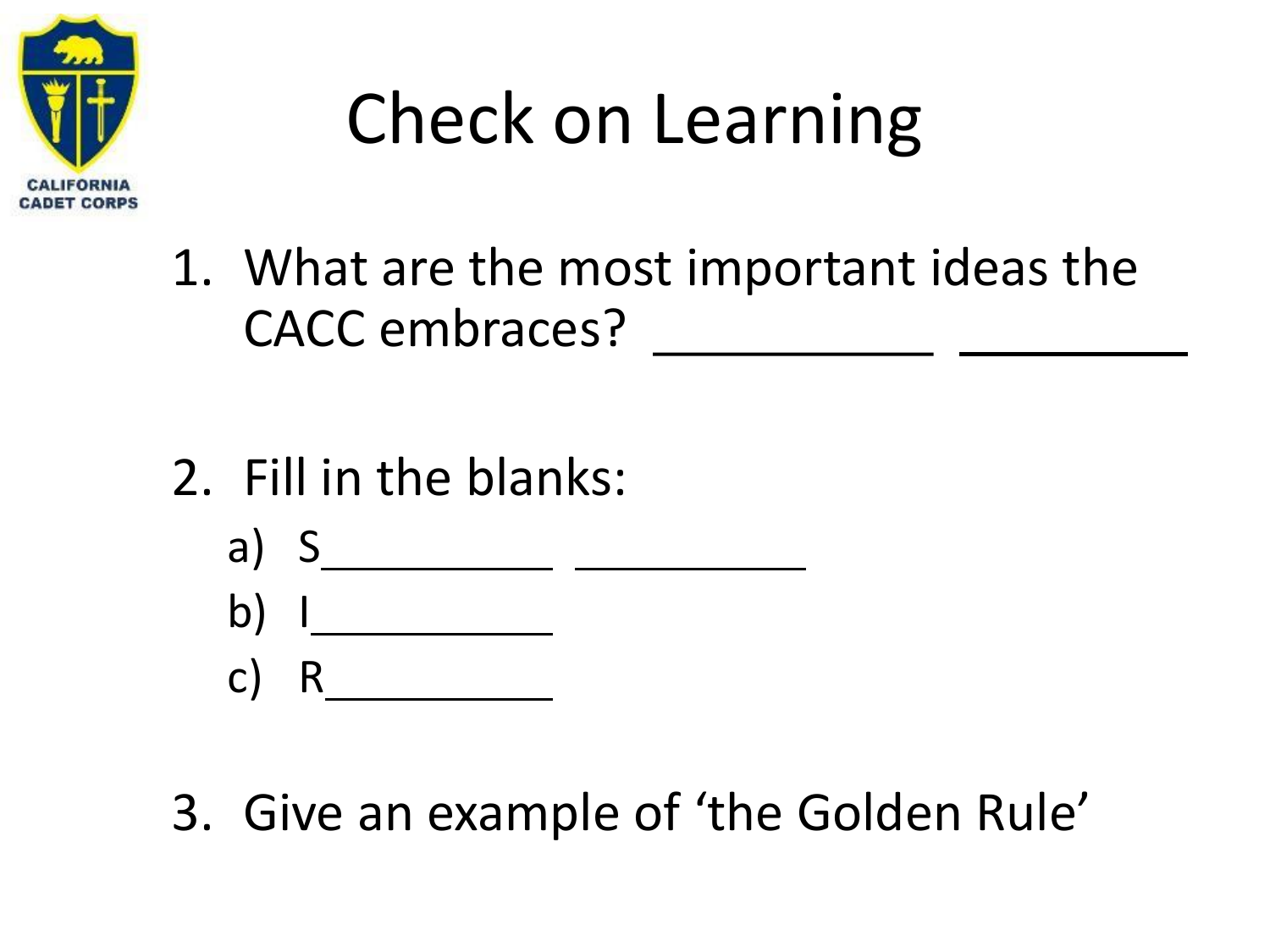<span id="page-23-0"></span>

### **[CADET HONOR CODE](#page-1-0)**

A3. Recite the CA Cadet Corps Honor Code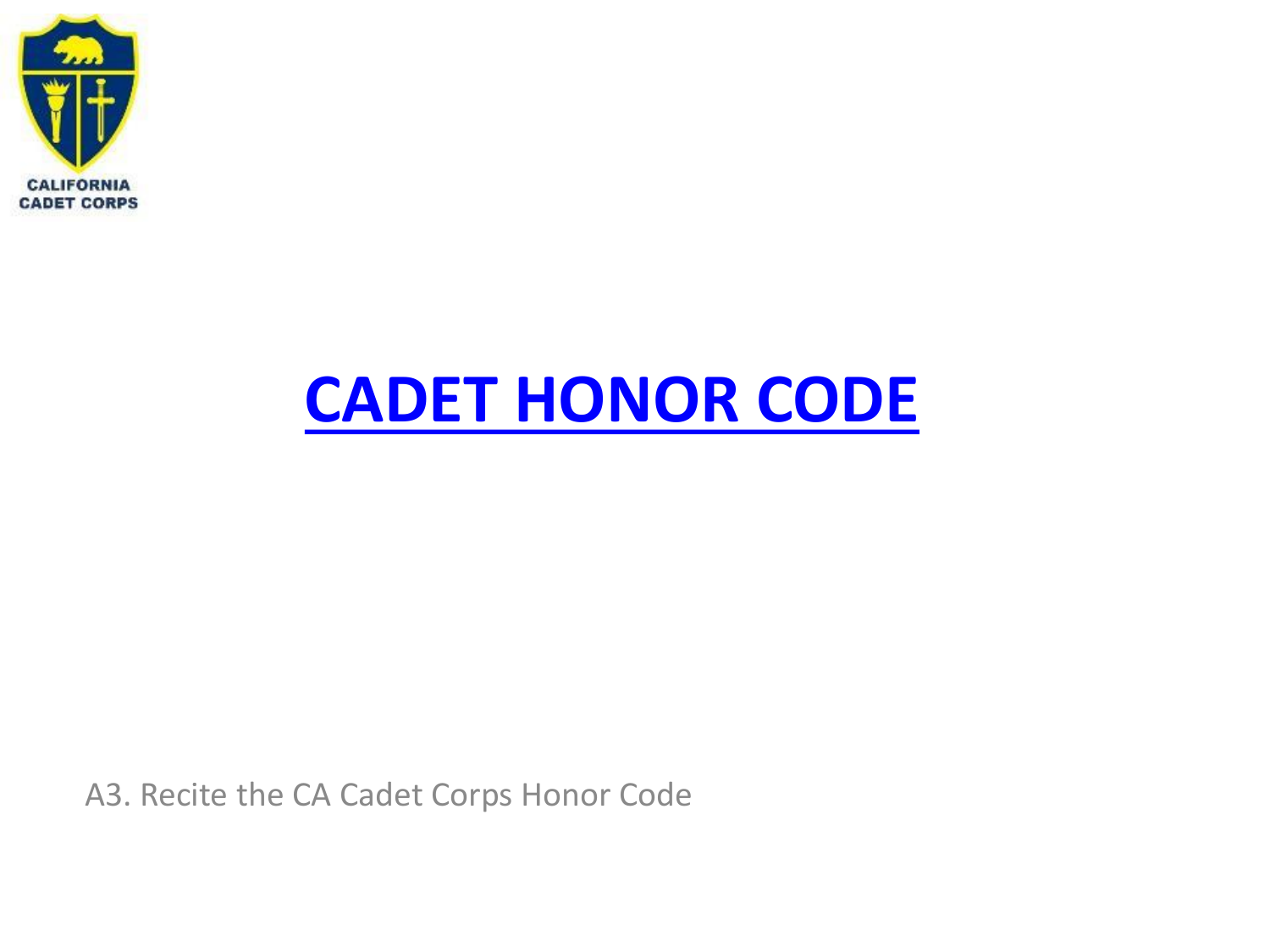

## Character Development

#### **Objectives**

90% of Cadets will be able to:

1. Define character as it relates to leadership

- 2. Name the CA Cadet Corps Core Values and why they're important
- 3. Recite the CA Cadet Corps Honor Code

#### **Essential Question**:

Explain the concepts of the CACC Honor Code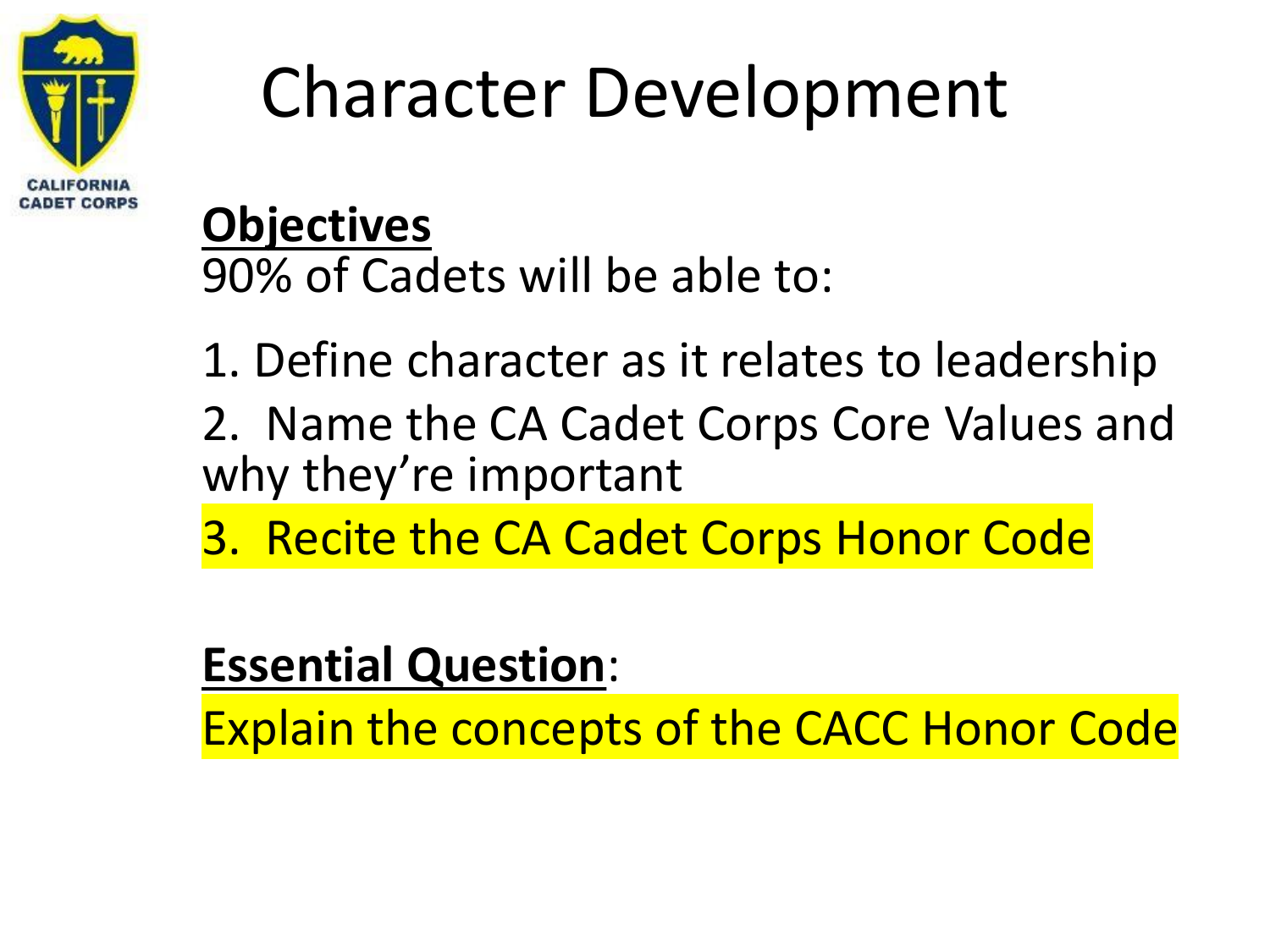

### CACC Honor Code

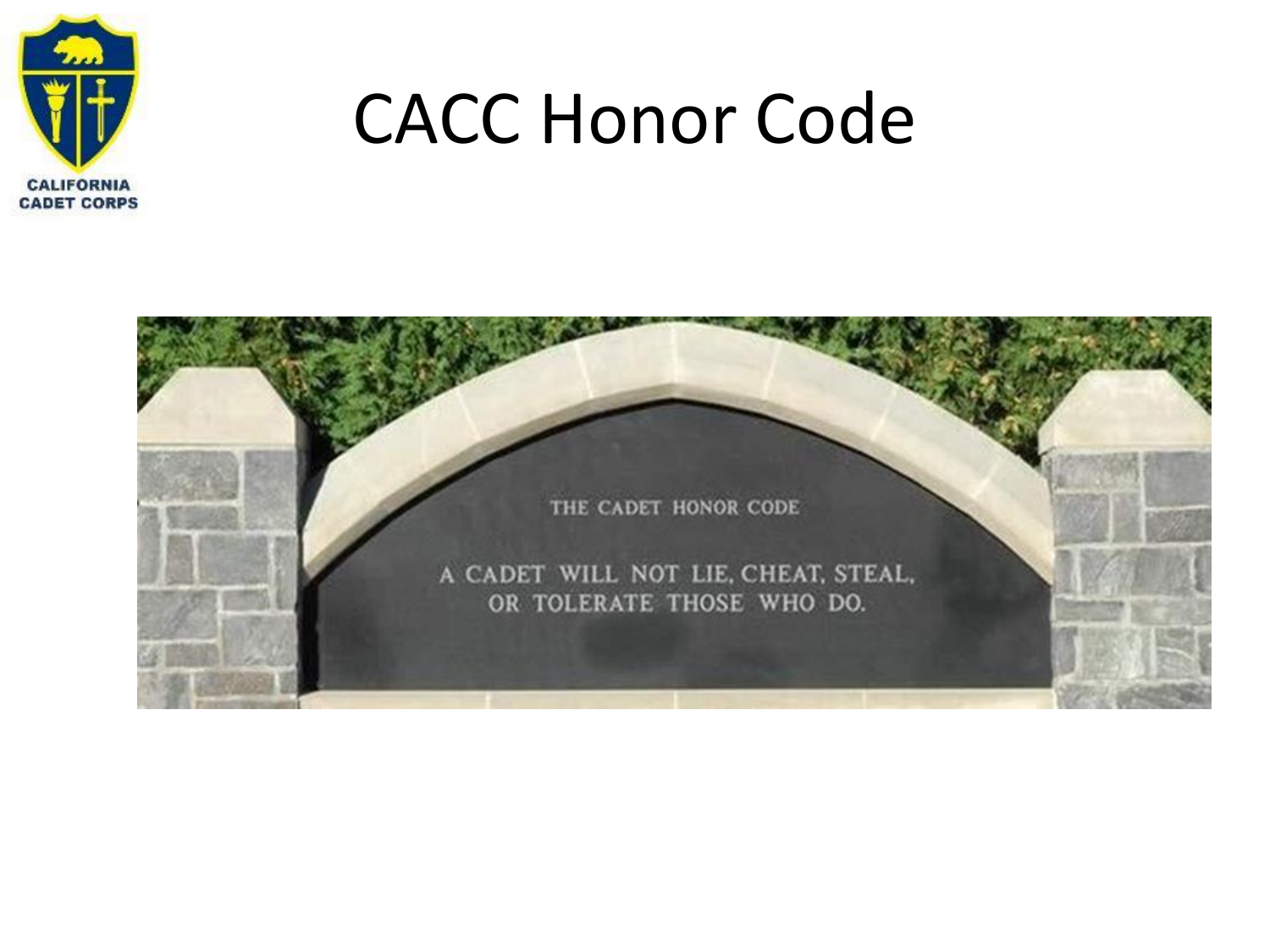

## What is an Honor Code?

- A minimum standard of ethics expected of cadets
- A system of peer-enforced honorable conduct
- Allows every cadet to perform on an even playing field
- Encourages trust among the team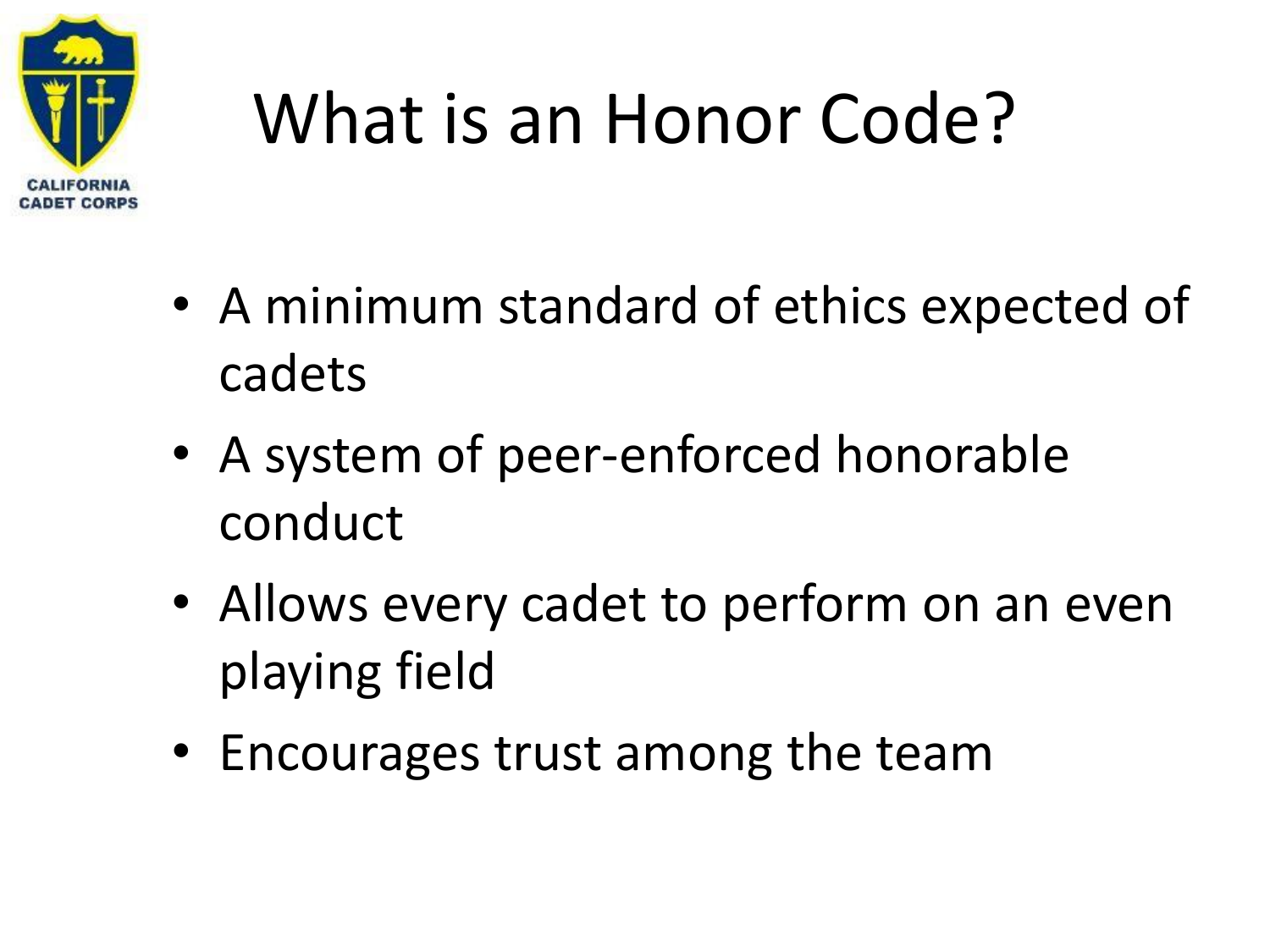

Lying

- Lying is deliberately deceive another by stating an untruth or by any direct form of communication
- This can include:
	- the telling of a partial truth
	- the vague or ambiguous use of information
	- or language with the intent to deceive or mislead

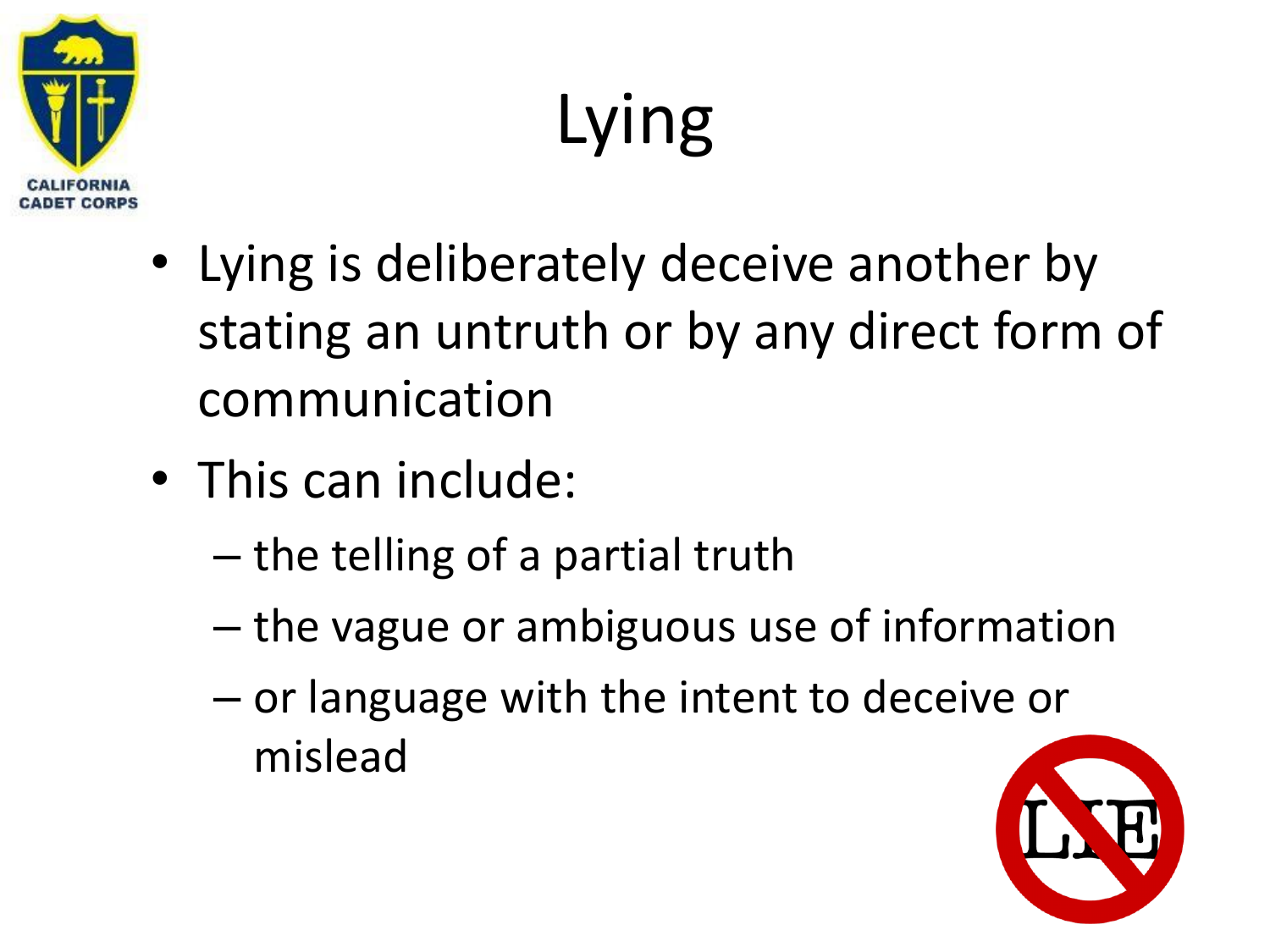

### Cheating



Cheating is fraudulently acting out of self-interest or assisted another to do so with the intent to gain or to give an unfair advantage.

Cheating includes:

- Plagiarism
	- presenting someone else's ideas, words, data, or work as one's own without documentation
- Misrepresentation
	- failing to document the assistance of another in the preparation, revision, or proofreading of an assignment, &
	- and using unauthorized notes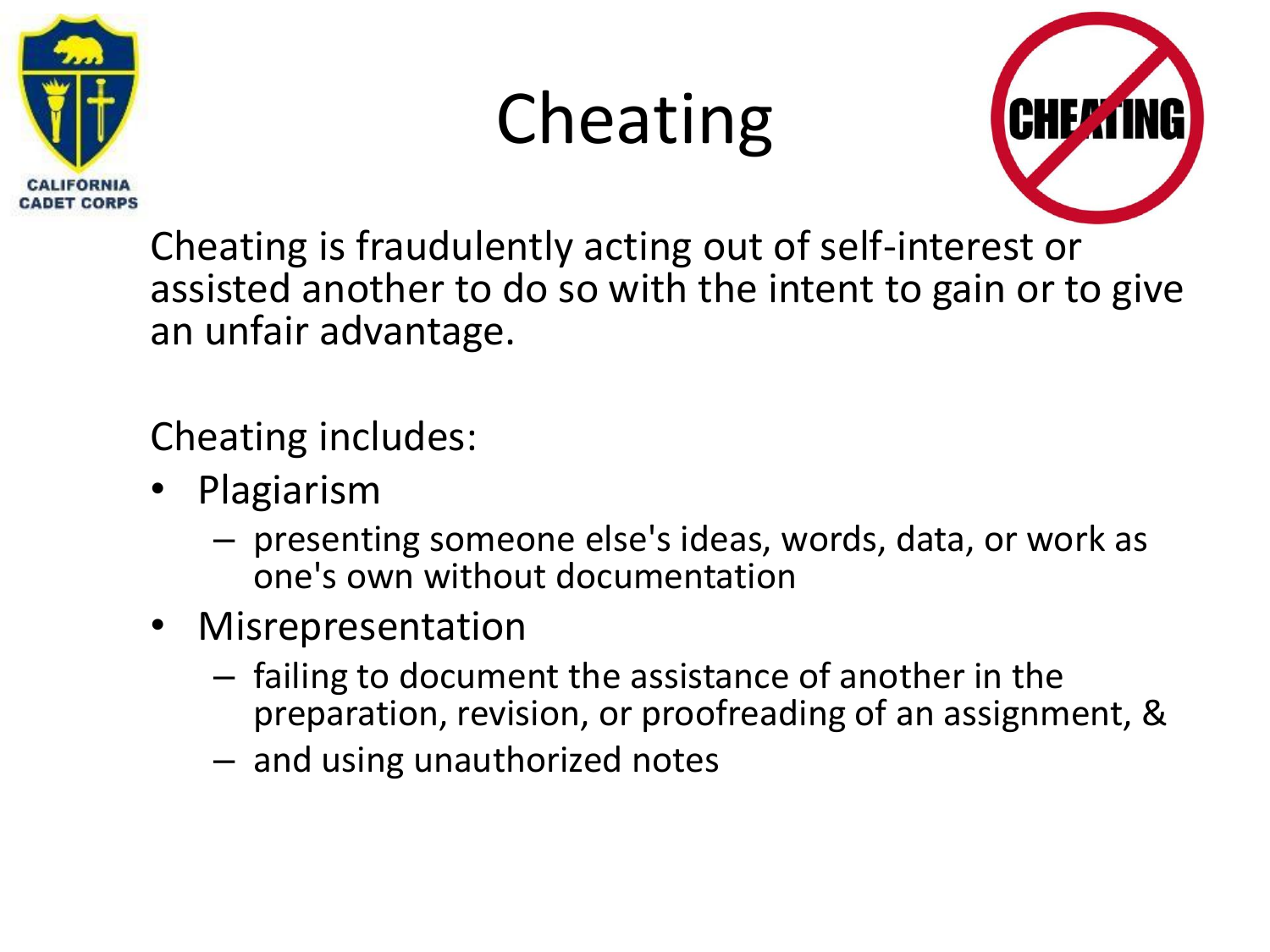

### Stealing



The wrongful:

- taking, obtaining, or withholding money, personal property, article, or service of value of any kind,
- with intent to permanently deprive or defraud another person of the use and benefit of the property,
- or to take it to for their own use or the use of someone else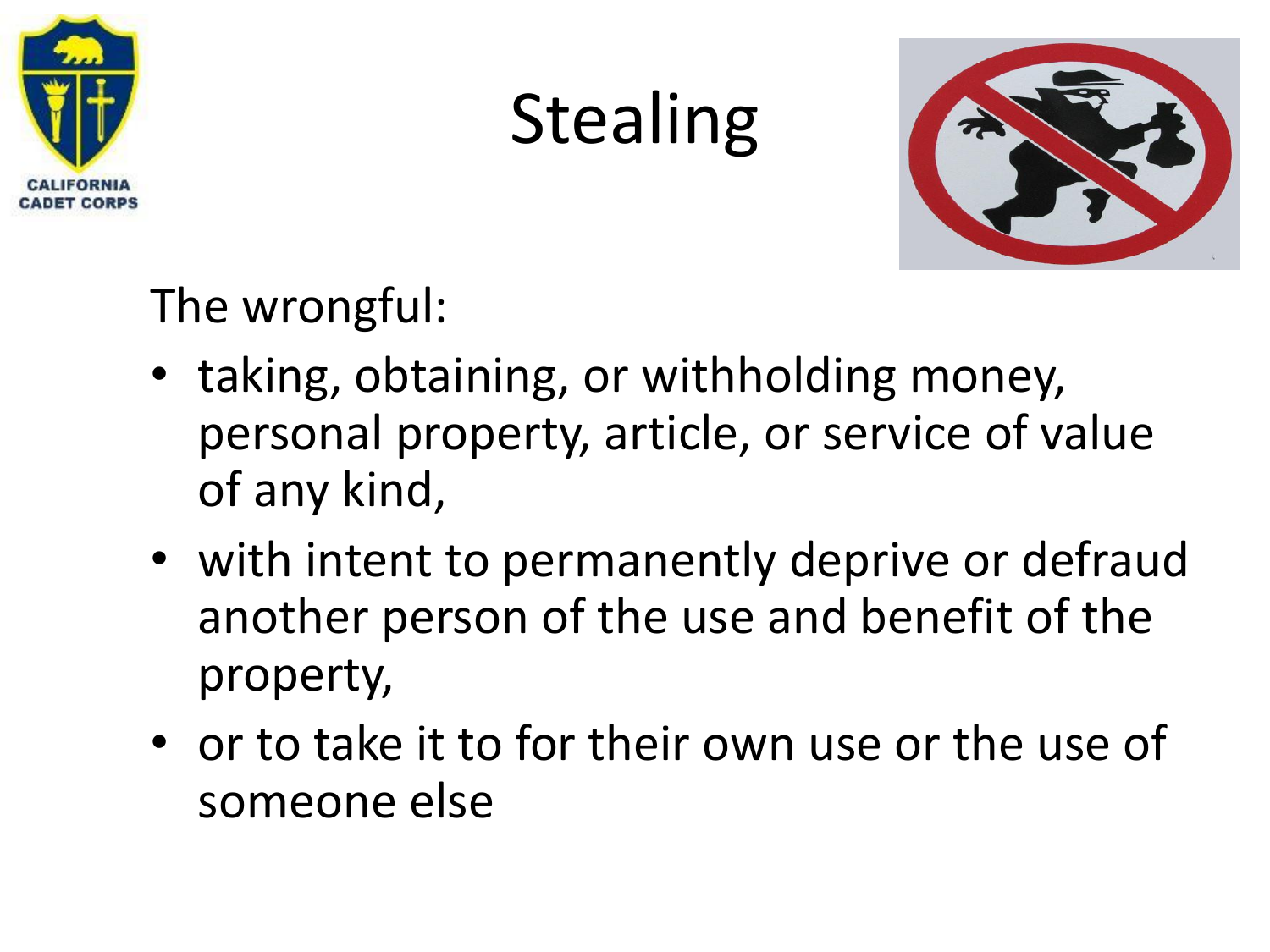

### Toleration



Cadets violate the Honor Code by **tolerating** if they fail to report an unresolved incident with honor implications to *proper authority* within *a reasonable length of time*.

"Proper authority" includes:

- Commandant
- Principal
- CACC Executive Officer
- a tactical officer, teacher, or coach

A "reasonable length of time" is:

- the time it takes to confront the Cadet suspected of the honor violation and decide whether the incident was a misunderstanding or a possible violation of the Honor Code
- usually considered not to exceed 24 hours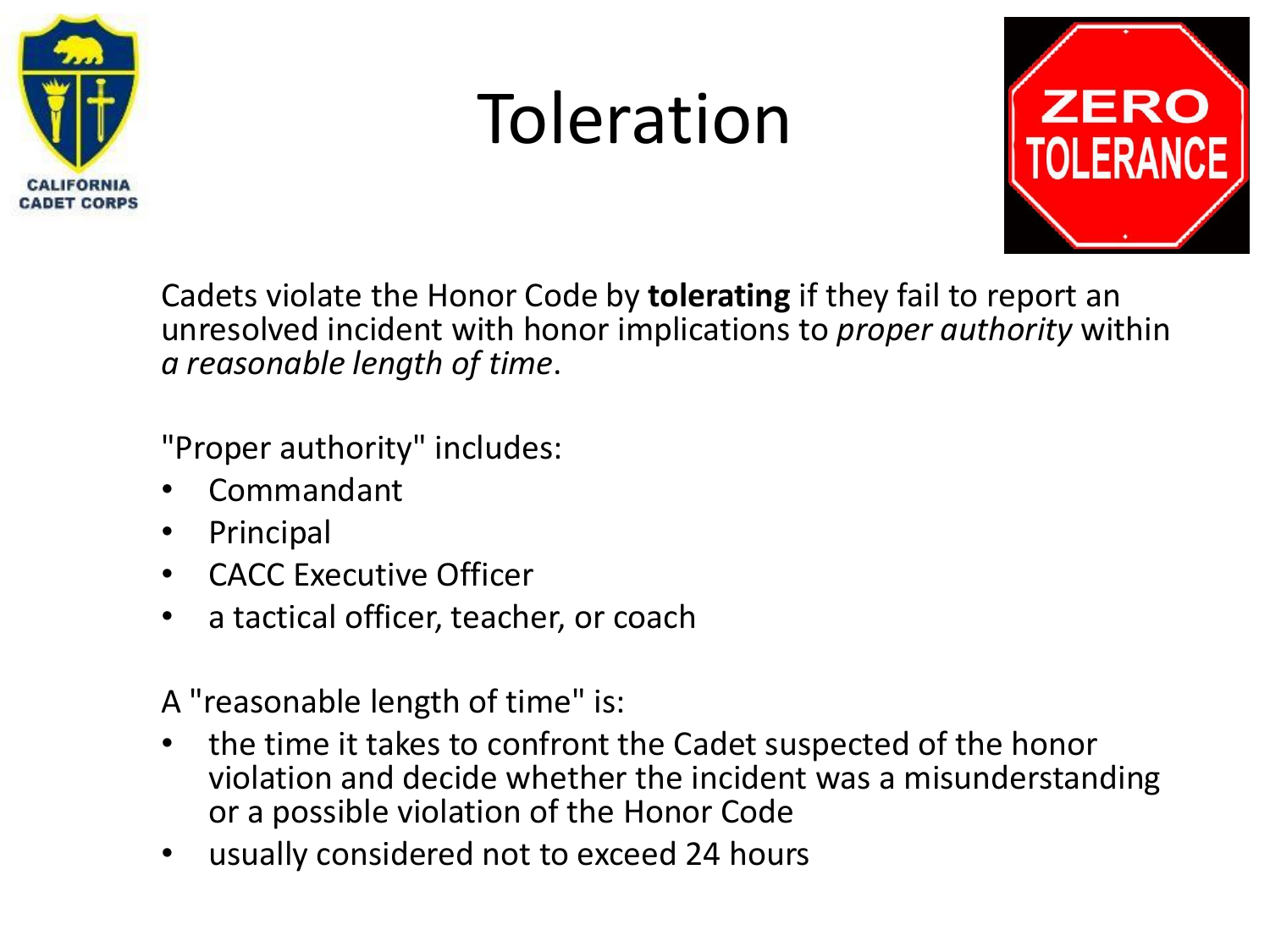

## Violation of the Honor Code

To have violated the honor code, a Cadet must have lied, cheated, stolen, or attempted to do so, or tolerated such action on the part of another Cadet.

The two elements that must be present for a Cadet to have committed an honor violation:

1. the act

2. the intent to commit that act

The latter does not mean intent to violate the Honor Code, but rather the intent to commit the act itself.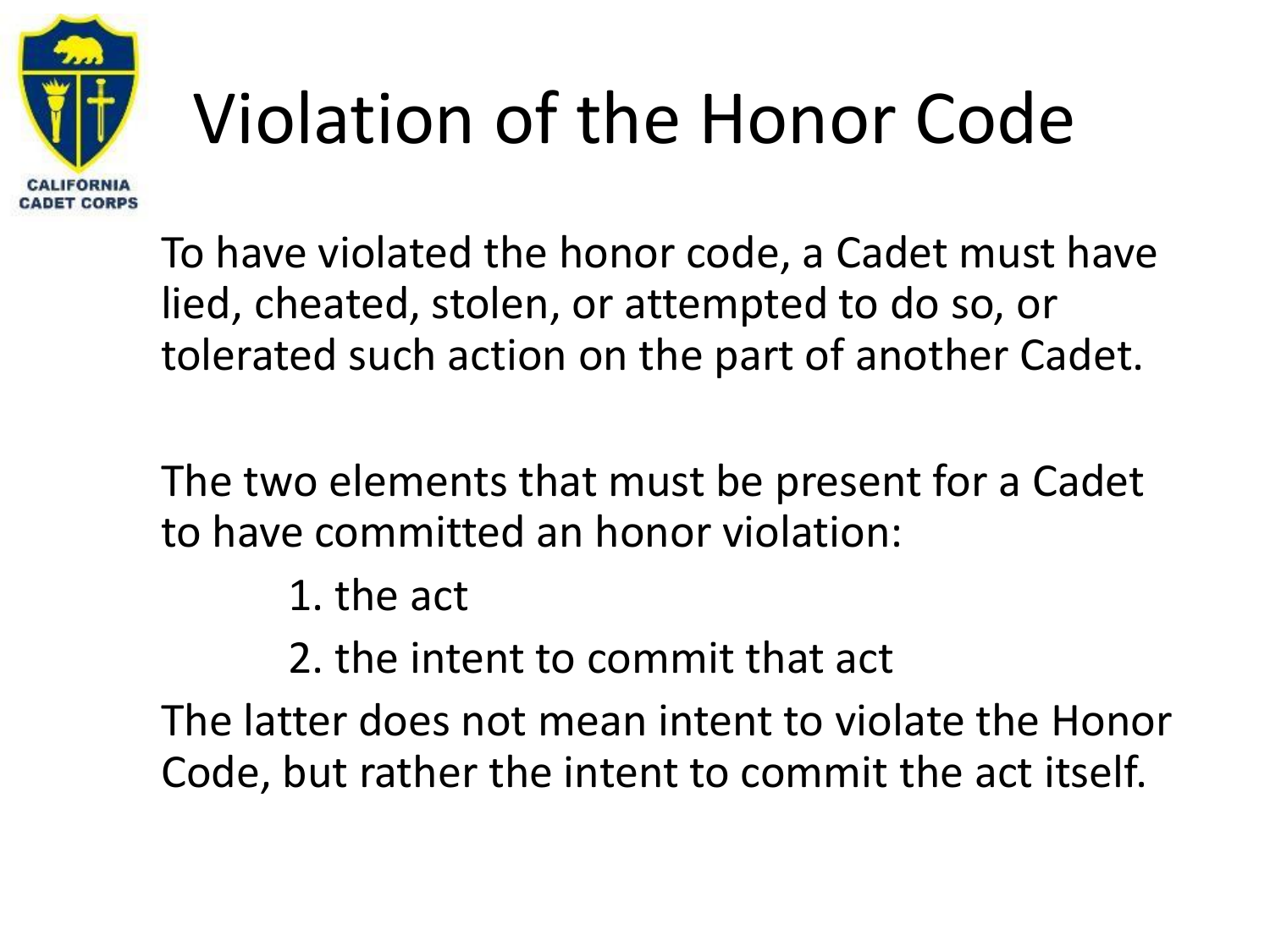

# Three Questions to Ask



- 1) Does this action attempt to deceive anyone or allow anyone to be deceived?
- 2) Does this action gain or allow the gain of privilege or advantage to which I or someone else would not otherwise be entitled?
- 3) Would I be dissatisfied by the outcome if I were on the receiving end of this action?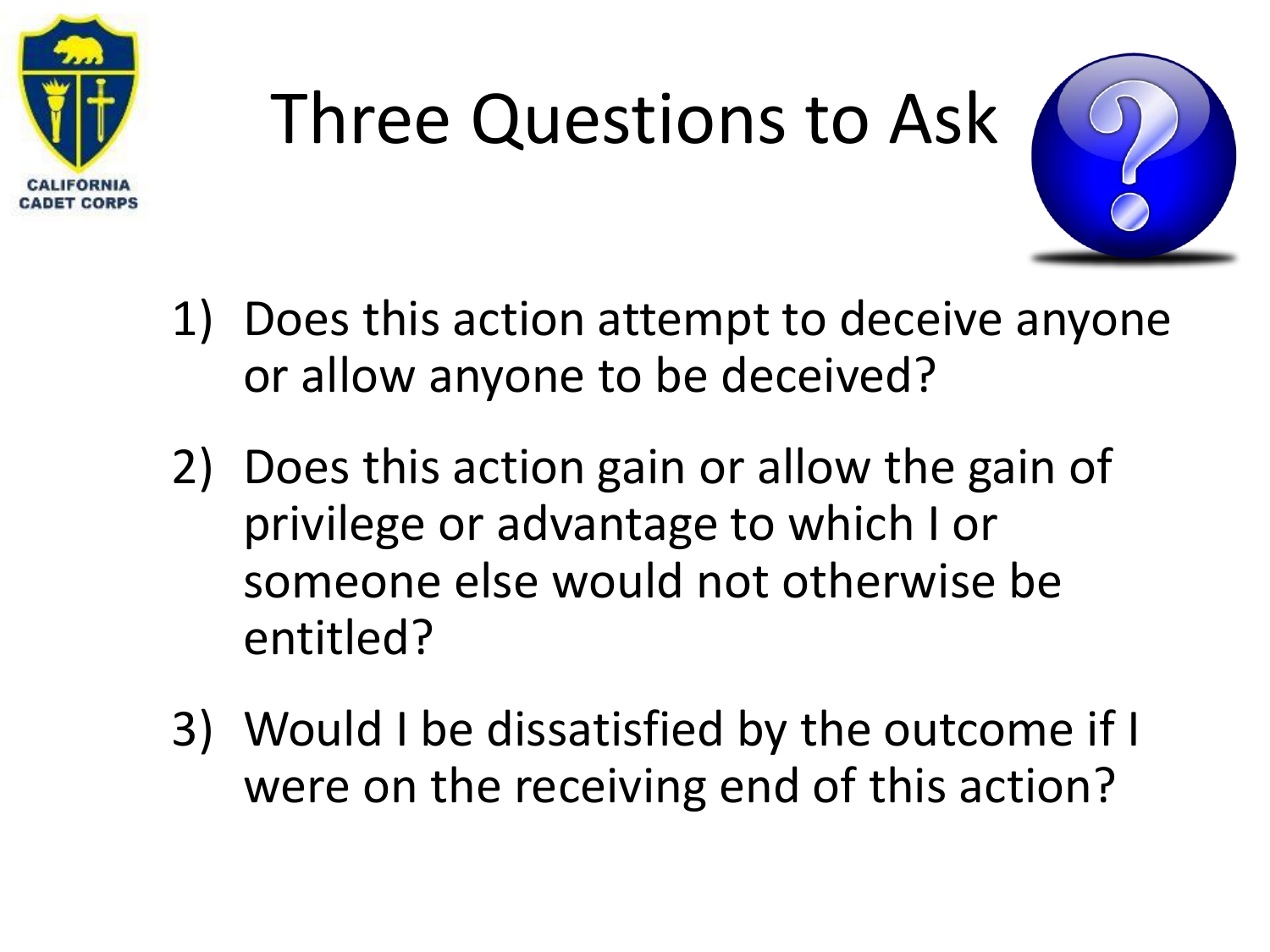

### Consequences



- Cadets enforce CACC honor code
- Code violations:
	- Commandants help cadet leaders in situations where code has been violated
	- Minor violations: cadet chain of command or Commandant determines outcome
	- Major violations: Principal has final say on outcome
- Cadets can be demoted or expelled from the Cadet Corps